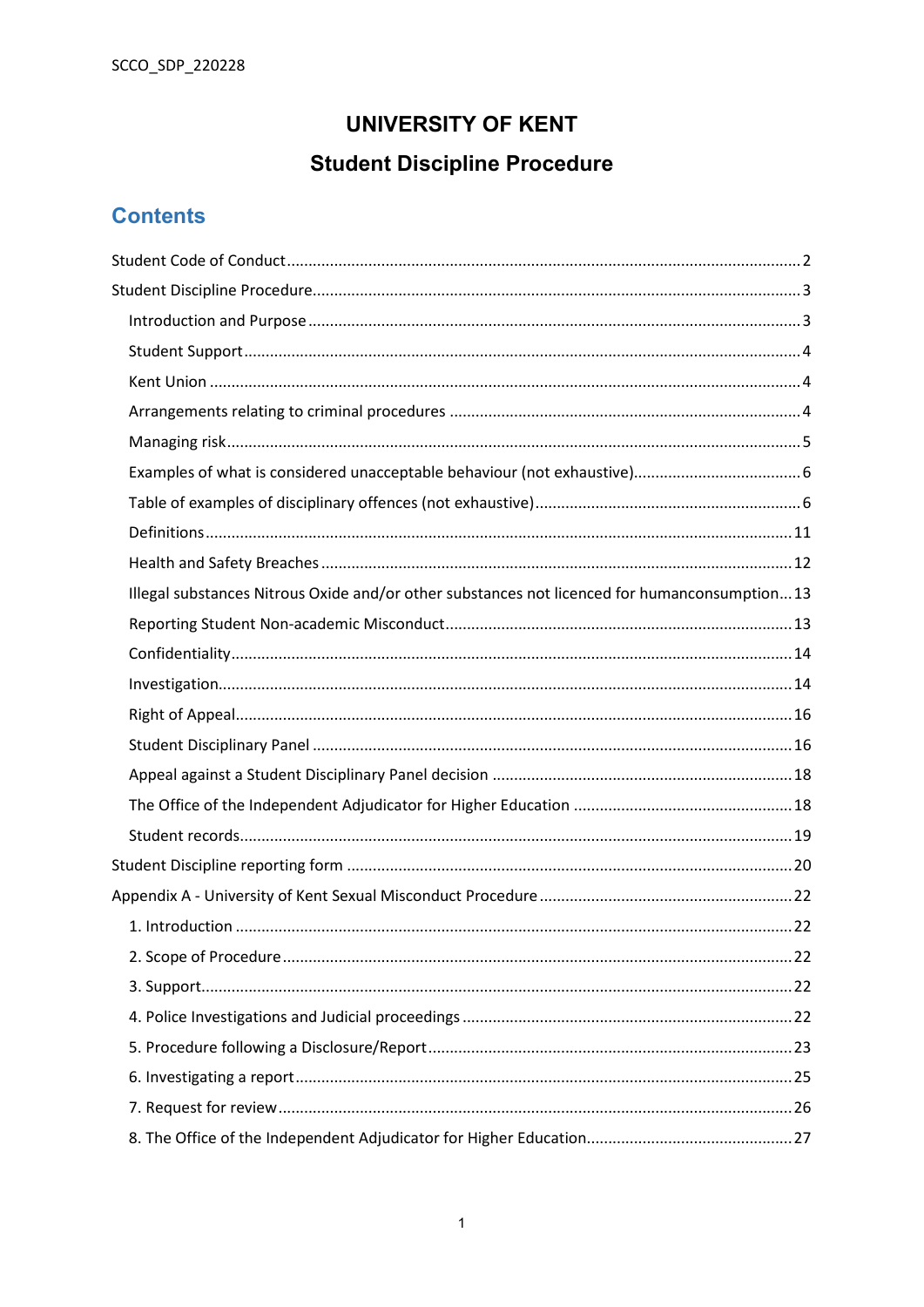#### **UNIVERSITY OF KENT**

#### **Student Code of Conduct**

# <span id="page-1-0"></span>**Student Code of Conduct**

- 1. As a University of Kent student, you are expected to adhere to this Student Code of Conduct and the [Student Charter:](https://www.kent.ac.uk/guides/student-charter)
	- respect and observe University rules and regulations
	- behave respectfully towards groups or individuals, regardless of gender, age, ethnic origin, disability, sexual orientation, religion or belief, marriage or civil partnership, gender identity and pregnancy or maternity.
	- respect the rights and privacy of others
	- behave in an orderly manner in your academic and recreational activities on and off campus, in university accommodation, and in your daily life
	- be a proud ambassador for the University and the Students' Unions and represent them in a manner that best promotes their respective reputations
	- take shared responsibility for your quests when on university premises
	- take appropriate action when you see others acting inappropriately, for example by bringing it to the attention of the University, Campus Security or Students' Union rather than intervening yourself
	- follow the relevant standards when undertaking professional training and undertaking organised sporting activities.
	- act professionally when working on placements or other work experience
- 2. The University will not tolerate inappropriate behaviour against a student, University employee or others visiting, working, or studying at the University. The University sets out what the University considers inappropriate in our Student Discipline Procedure.
- 3. The University may discipline a student for inappropriate behaviour to protect the interests and reputation of the University and its members.
- 4. Students on programmes or placements leading to a professional qualification need to behave in a manner suitable for that profession. Where there is unprofessional behaviour, the University may act using alternative procedures, such as the Fitness to Practise Procedure.
- 5. Education and Student Experience Board approved the Student Code of Conduct and Student Discipline Procedure on 27 October 2021.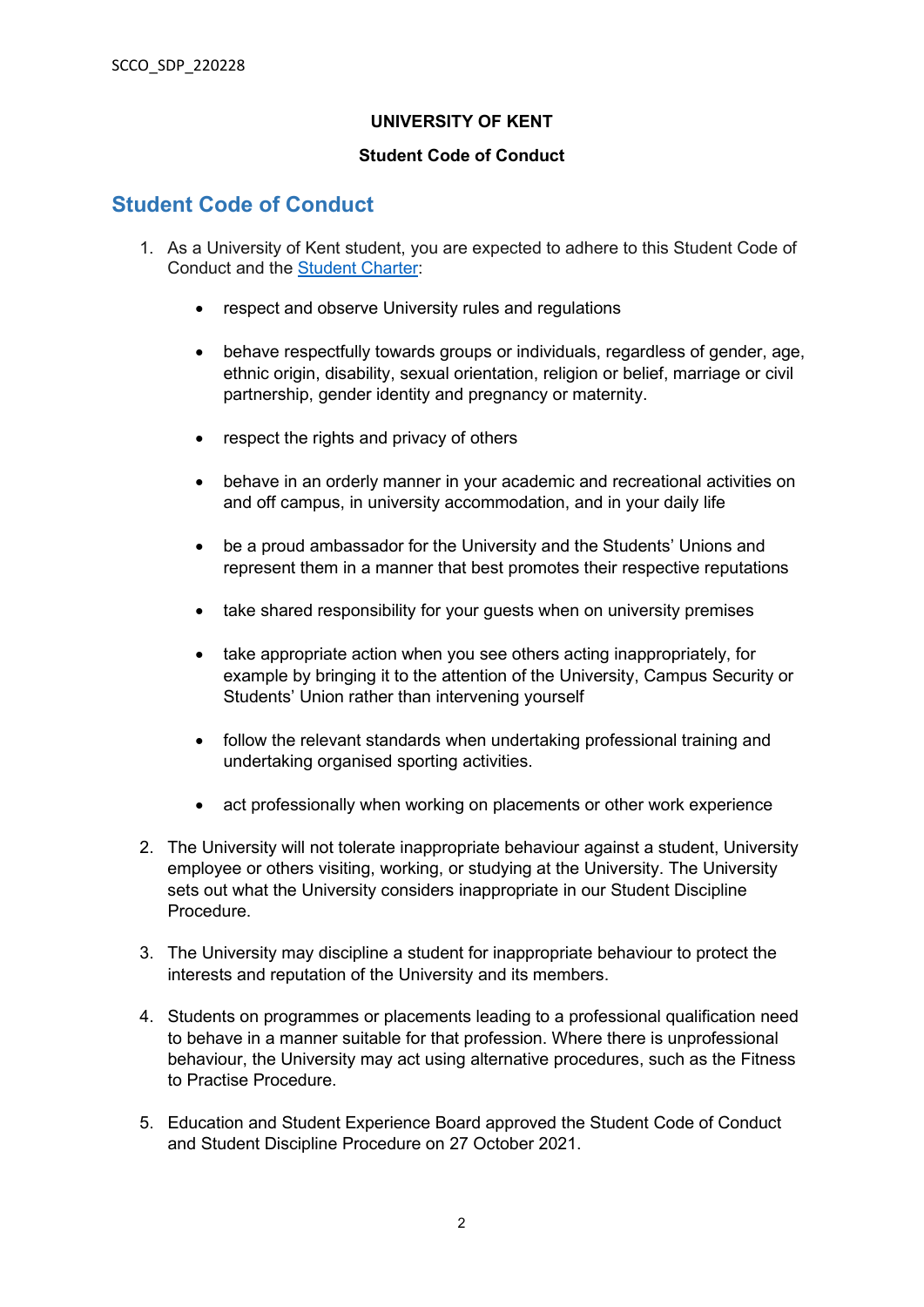### **University of Kent**

#### **Student Discipline Procedure**

# <span id="page-2-0"></span>**Student Discipline Procedure**

#### <span id="page-2-1"></span>Introduction and Purpose

- 1. This procedure outlines the process which will be followed by the University in relation to student misconduct. For the purposes of this document 'the University' will refer to the University of Kent and all nominated partners.
- 2. The University is a community and expects all students to conduct themselves with appropriate care and respect for all its members (student, staff, or visitor), and to show proper concern for the reputation and environment of the University community.
- 3. Students are expected to adhere to all relevant regulations, policies, and procedures as the well as the Student Code of Conduct and are expected to conduct themselves at all times in a manner that supports the University's commitment to create a safe and supportive community for all. Failure to do so will be considered a breach of this procedure that may result in disciplinary action.
- 4. Students will also be held responsible, where appropriate, for the conduct of their guests and for any damage caused by their guests whilst they are on university campuses or in on-campus accommodation.
- 5. The University recognises its responsibility to comply with the law, and, where necessary, to co-operate with the appropriate agencies such as the police in any investigation into alleged criminal activity. This procedure does not replace criminal law and nothing in this procedure prevents a crime being reported to the police.
- 6. This procedure is reviewed every three years by the Education and Student Experience Board and approved by Senate.
- 7. **Non-academic misconduct** is defined as a behaviour which interferes with activities of functions of the University, with those who work or study at the University or as an action which otherwise damages the reputation of the University in the community and more widely.
- 8. Any student, member of the University community, or a member of the public may report an instance of non-academic misconduct. Such reports should be made to the Student Conduct and Complaints Office. If the complaint is received by any other member of university staff it should be sent to the Student Conduct and Complaints Office in the first instance.
- 9. Disciplinary action may also be taken when it is considered necessary to protect the interests and reputation of the University and its students, staff, and members.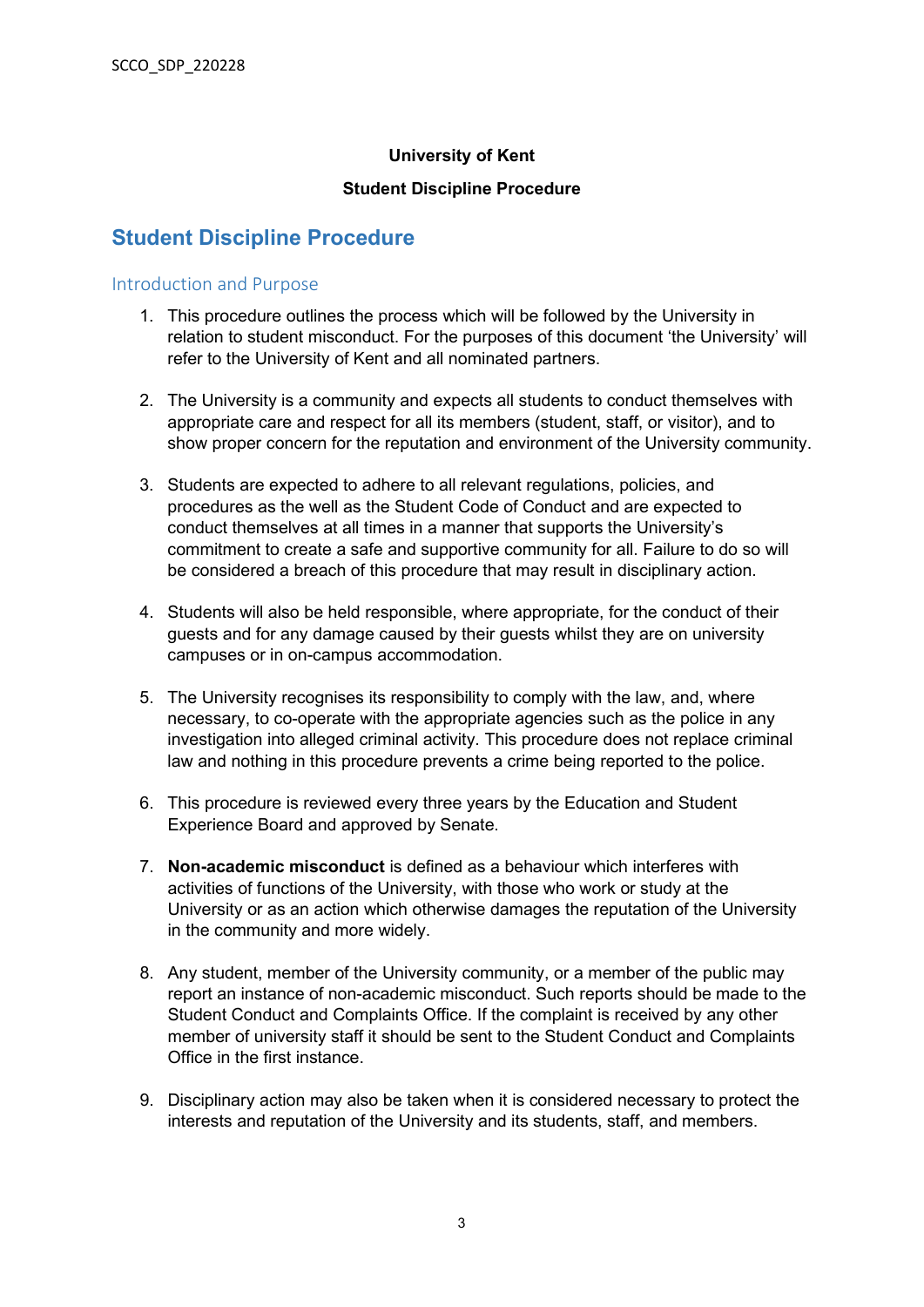#### <span id="page-3-0"></span>Student Support

- 10. Students subjected to this procedure are encouraged to seek advice and support from the Students' Union advisory services [\(Kent Union\)](http://www.kentunion.co.uk/welfare/advice).
- 11. All students involved in the investigation process have the right to attend any meetings accompanied by a member of the University community, such as a member of staff, by a Students' Union representative, a fellow student, a family member, or friend. The accompanier is there to provide moral support and may not be a legal representative or advocate. The student is expected to speak on their own behalf; there is no automatic right for an accompanier to speak on the student's behalf and it is at the University's discretion as to whether the accompanier is permitted to do so.
- 12. If a student is receiving support through Student Support and Wellbeing (SSW), they may also be accompanied by their SSW Adviser if they wish. The University will make reasonable adjustments to this procedure where it is reasonable to do so to prevent a student from experiencing less favourable treatment because of a disability or impairment. In such cases, the University's Student Support and Wellbeing team will be consulted.

#### <span id="page-3-1"></span>Kent Union

- 13. Kent Union is committed to providing high quality services to its members and customers and to protecting its staff, members, customers, and visitors from unacceptable behaviour. Inappropriate behaviour is not tolerated and is dealt with by the Kent Union Student Discipline Procedure. This process is separate to the University of Kent Student Disciplinary Procedure. However, further disciplinary action may be taken by the University and will be considered on a case-by-case basis.
- 14. Student members are responsible for ensuring that Kent Union activities operate within the law and within the guidelines set out in Kent Union's policies and procedures. Kent Union undertakes to deal with anti-social or inappropriate behaviour undertaken by members of Kent Union Societies or activities swiftly and effectively.

#### <span id="page-3-2"></span>Arrangements relating to criminal procedures

- 15. The University recognises their responsibility to comply with the law, and, where necessary, to co-operate with the appropriate agencies in any investigations into alleged criminal activity on the campus.
- 16. The University will not normally take any action (except to mitigate risk) against a student in respect of any alleged offence which breaches criminal law and on which police action is under consideration, in hand or pending.
- 17. On receiving a report that a student is under police investigation or is subject to criminal proceedings, the Student Conduct and Complaints Officer will inform the Head of Student Conduct and Complaints or nominee who will undertake any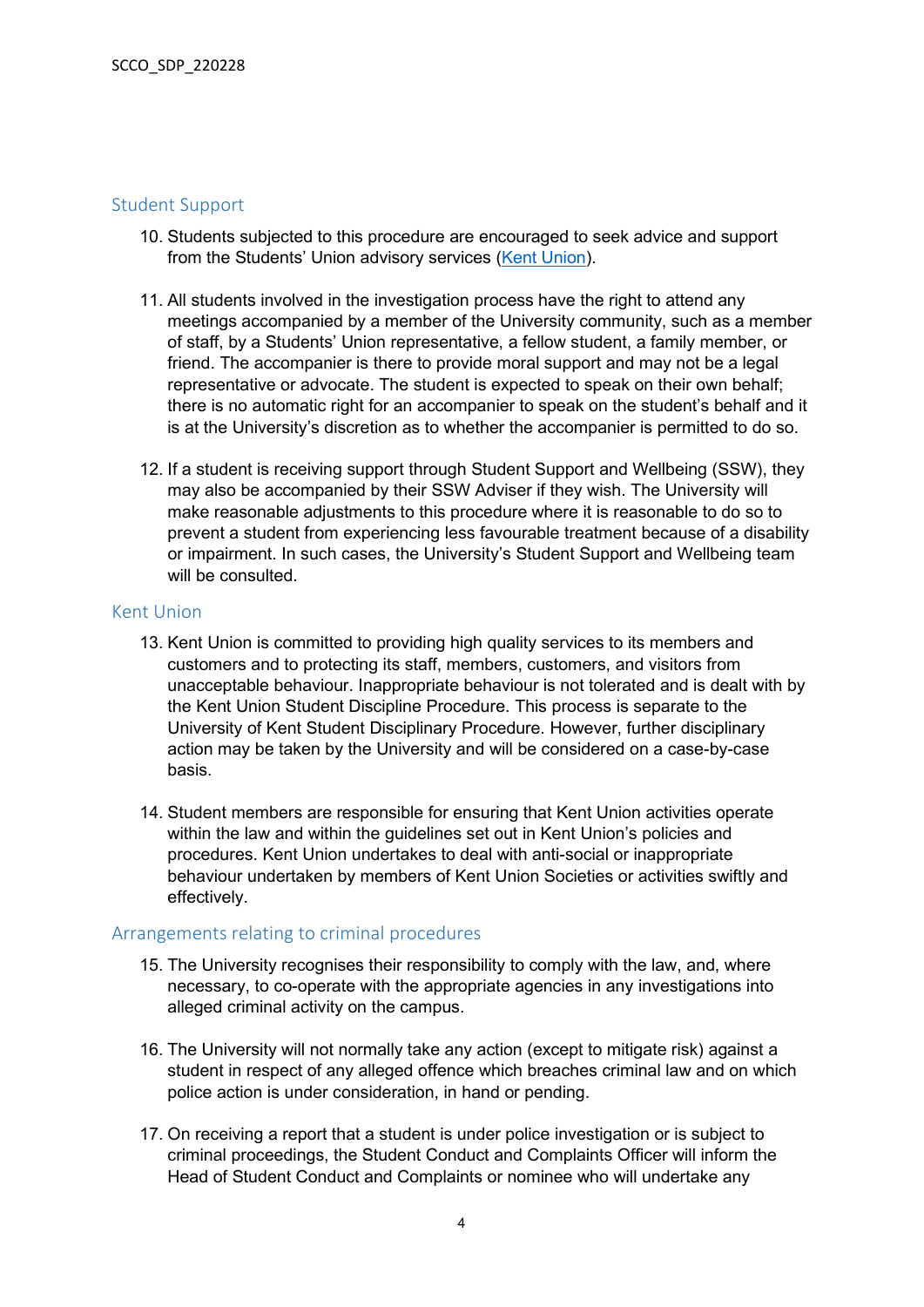immediate action to mitigate risk and then submit a Risk Assessment to the Risk Management Panel (please see managing risk below).

- 18. Following completion of police enquiries and criminal proceedings, any disciplinary action under this procedure will consider any penalties imposed by the courts or by the police.
- 19. The decision on whether and when to commence disciplinary proceedings under this procedure is likely to depend on several considerations which may include the following:
	- The seriousness of the alleged offence(s)
	- The outcome of the criminal proceedings
	- Where appropriate, the wishes of both the victim(s) and the offender(s)
	- Where appropriate, the availability of the alleged offender(s)
- 20. Precautionary measures may include imposing conditions such as no-contact agreements, requiring students to move accommodation, suspension from studies, or temporary exclusion from all or part of university campuses or facilities.

#### <span id="page-4-0"></span>Managing risk

- 21. The Head of Student Conduct and Complaints or nominee will undertake a Risk Assessment to identify and take any steps necessary to:
	- Ensure that the students involved receive appropriate academic and pastoral support
	- Safeguard the health, safety, and welfare of members of the University community; and
	- Ensure that confidentiality is maintained as appropriate
- 22. A Risk Management Panel will review the Risk Assessment to determine whether any precautionary measures need to be put in place to:
	- Ensure that a full and proper investigation can be carried out (either by the police or University) and/or
	- Implement measures to reasonably ensure the safety and wellbeing of those involved during an investigation carried out by the Police or University.
- 23. The membership of the Risk Management Panel will depend on the nature of the allegation, but typically will consist of the Deputy Director of Student Services/ Head of Student Support and Wellbeing, Head of Student Conduct and Complaints and Head of College and Community Life.
- 24. Precautionary measures may include:
	- Imposing conditions on the Reported Student (for example, requiring the Reported Student not to contact certain witnesses or requiring the Reported Student to move accommodation or prohibiting the Reported Student from going to certain places within the University at certain times of the day).
	- Temporarily suspending the Reported Student in whole or part from the University, campus, or facilities (in line with the Student Discipline Procedure)
	- Identifying the members of staff within the University with responsibility for supporting the Reporting Student and Reported Student and, where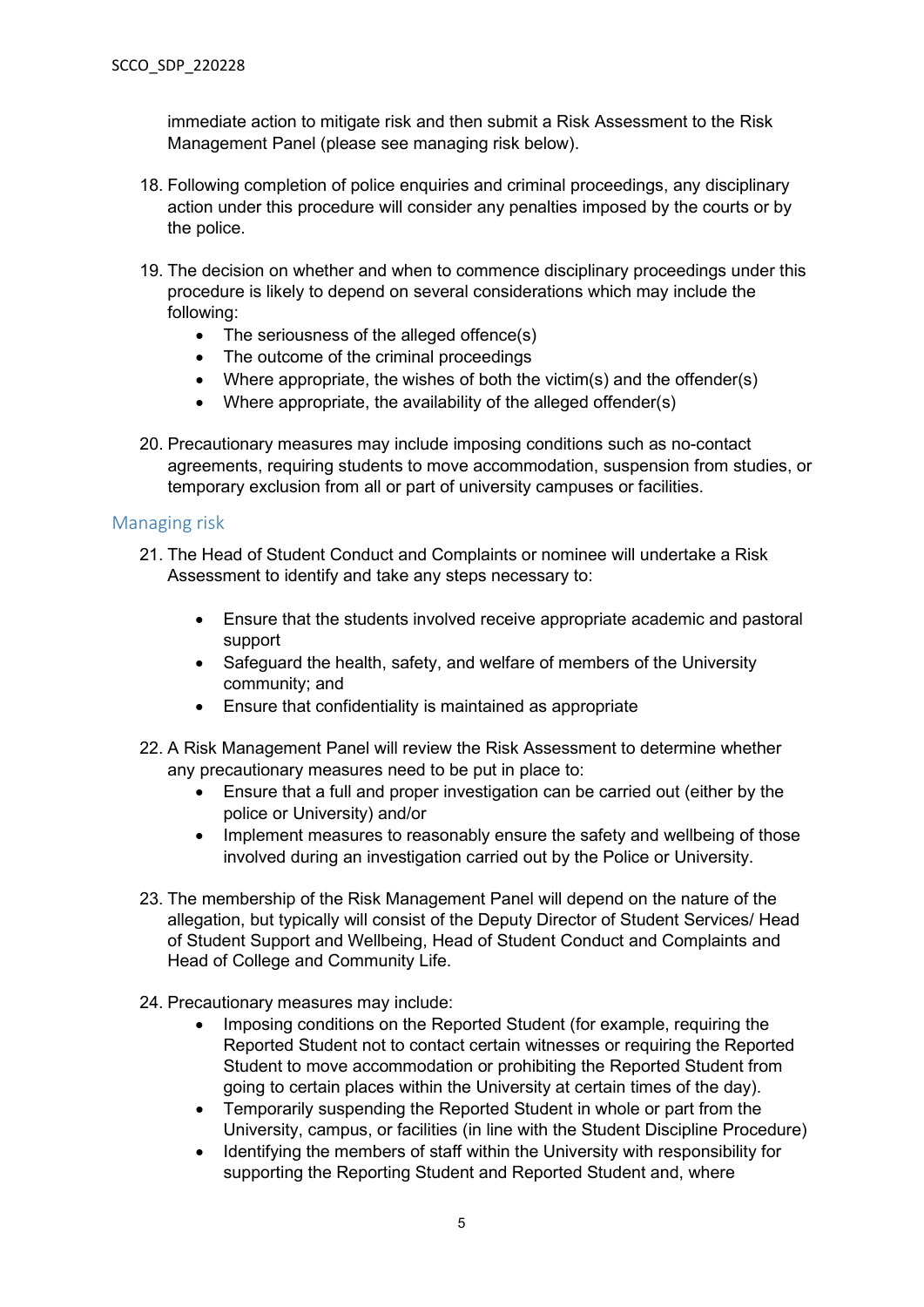appropriate, informing them of any actions required to mitigate risk. This will only be done on a need-to-know basis.

- Where it is required to protect the safety of either Student or any witness on campus, informing Campus Security of any precautionary measures.
- Considering any other actions relevant to the alleged incident
- 25. The Student Conduct and Complaints Office will be responsible for ensuring that any decisions or recommendations made by the Risk Management Panel are recorded and acted upon.
- 26. Risk Assessments will be reviewed once every two weeks. Additional reviews may be arranged, if necessary, e.g., at any point where a change to the situation occurs.

<span id="page-5-0"></span>Examples of what is considered unacceptable behaviour (not exhaustive)

- 27. The examples of behaviours below are unacceptable and could lead to disciplinary action. **The given examples of unacceptable behaviour are not exhaustive** and disciplinary action may be taken in relation to other unacceptable behaviour.
- 28. Example behaviours are divided into two categories:

(a) Behavior considered to be examples of misconduct of a Category 1 nature (b) Behavior considered to be examples of misconduct of a Category 2 nature.

29. Misconduct will be dealt with on a case-by-case basis. Depending on the nature of the misconduct a 'Category 2' offence or repeated 'Category 2' offences may lead to them being classed as 'Category 1'.

### <span id="page-5-1"></span>Table of examples of disciplinary offences (not exhaustive)

|               | <b>Disciplinary offence</b><br><b>Examples of what the University</b><br>considers unacceptable behavior<br>be issued                                                                 |                                                                                                                                                                                                                                                                                                                          | <b>Examples of sanctions that can</b>                                                                                                                   |
|---------------|---------------------------------------------------------------------------------------------------------------------------------------------------------------------------------------|--------------------------------------------------------------------------------------------------------------------------------------------------------------------------------------------------------------------------------------------------------------------------------------------------------------------------|---------------------------------------------------------------------------------------------------------------------------------------------------------|
|               |                                                                                                                                                                                       | Misconduct in relation to people                                                                                                                                                                                                                                                                                         |                                                                                                                                                         |
|               | <b>Physical</b><br>misconduct                                                                                                                                                         | Category 1<br>Punching<br><b>Kicking</b><br>$\bullet$<br>Slapping<br>$\bullet$<br><b>Pulling Hair</b><br>$\bullet$<br><b>Biting</b><br>$\bullet$<br>Use or threatening use of<br>weapons, including knives                                                                                                               | Restrictions/conditions,<br>$\bullet$<br>such as temporary<br>exclusion or suspension<br>Formal warning<br>Written apology<br>Expulsion                 |
|               |                                                                                                                                                                                       | <b>Category 2</b><br><b>Pushing</b><br><b>Shoving</b>                                                                                                                                                                                                                                                                    | Formal warning<br>Written apology                                                                                                                       |
| $\mathcal{P}$ | Sexual misconduct<br>(where action is<br>taken by the<br><b>University separate</b><br>from criminal<br>investigation)<br><b>Students should</b><br>refer to the sexual<br>misconduct | Category 1<br>Engaging in a sexual act without<br>consent<br>Attempting to engage in sexual<br>$\bullet$<br>intercourse and/or a sexual act<br>without consent<br>Sharing, including by electronic<br>$\bullet$<br>means, private sexual materials<br>about another person without<br>consent<br>Kissing without consent | Restrictions/conditions,<br>$\bullet$<br>such as no contact,<br>temporary exclusion, or<br>suspension<br>Formal warning<br>Written apology<br>Expulsion |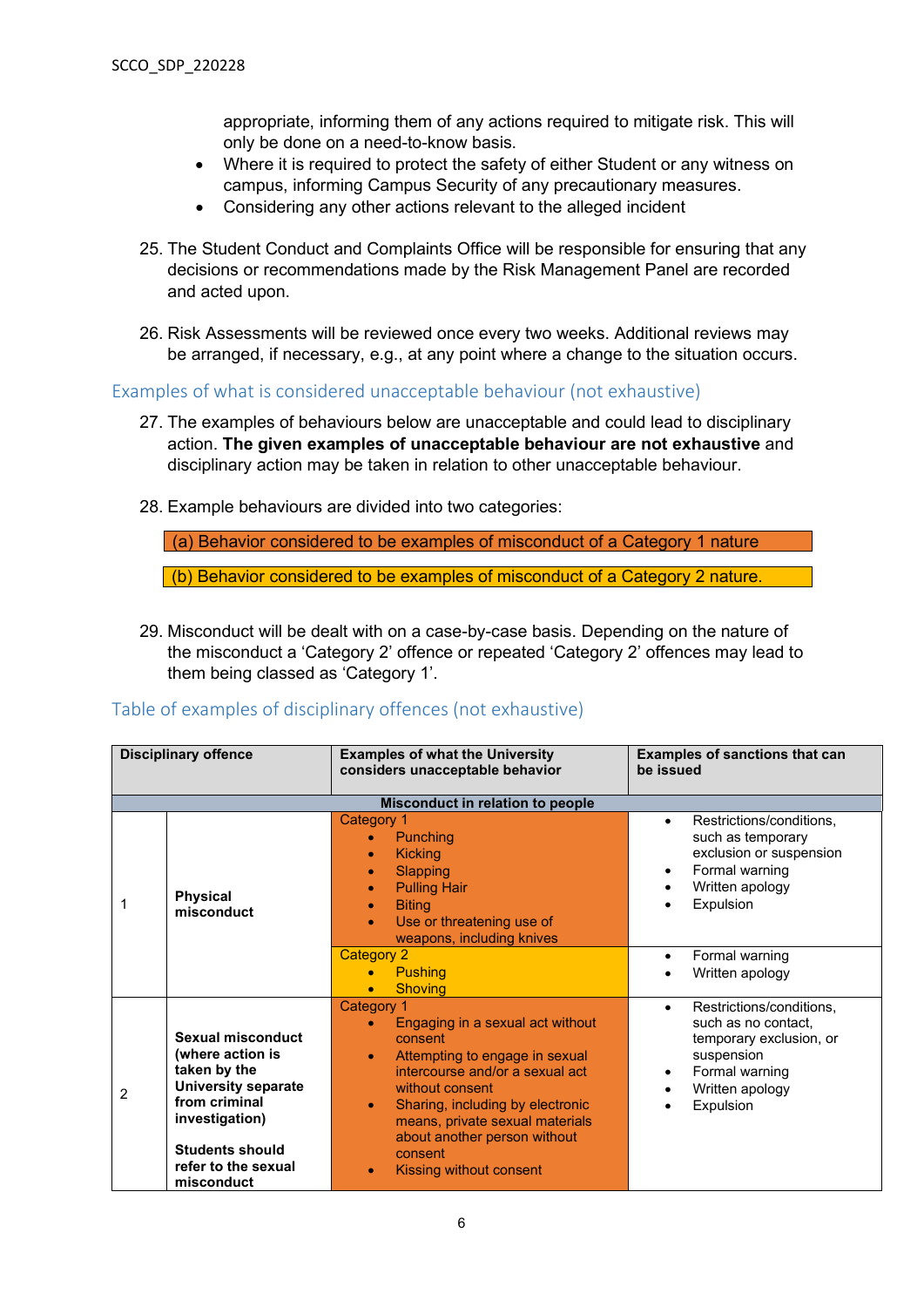|   | procedure set out<br>in Appendix A                                                                                                                                                                                                                                               | Touching people inappropriately<br>$\bullet$<br>through their clothes<br>Touching people inappropriately<br>$\bullet$<br>under their clothes<br>Inappropriately showing sexual<br>$\bullet$<br>organs to another person,<br>including by electronic means<br>Stalking including repeatedly<br>$\bullet$<br>following another person<br>Making unwanted remarks of a<br>$\bullet$<br>sexual nature, including by<br>electronic means                                                                                                                                                                                                                                                                                                                                                                                                                                                                                                                                                                                                                                                                                                                                       |                                                                                                                                                                                                                                    |
|---|----------------------------------------------------------------------------------------------------------------------------------------------------------------------------------------------------------------------------------------------------------------------------------|---------------------------------------------------------------------------------------------------------------------------------------------------------------------------------------------------------------------------------------------------------------------------------------------------------------------------------------------------------------------------------------------------------------------------------------------------------------------------------------------------------------------------------------------------------------------------------------------------------------------------------------------------------------------------------------------------------------------------------------------------------------------------------------------------------------------------------------------------------------------------------------------------------------------------------------------------------------------------------------------------------------------------------------------------------------------------------------------------------------------------------------------------------------------------|------------------------------------------------------------------------------------------------------------------------------------------------------------------------------------------------------------------------------------|
| 3 | Unacceptable/<br>abusive behavior                                                                                                                                                                                                                                                | <b>Category 1</b><br>Threats to harm another person,<br>including threats to spread<br>malicious or false information<br>about an individual<br>Abusive comments relating to an<br>$\bullet$<br>individual's sex, sexual<br>orientation, religion or belief,<br>race or nationality,<br>pregnancy/maternity,<br>marriage/civil partnership,<br>gender reassignment, disability,<br>or age, including unacceptable<br>behavior committed by electronic<br>means<br>Acting and/or speaking in an<br>$\bullet$<br>intimidating and/or hostile<br>manner<br>Bullying or harassment, including<br>$\bullet$<br>by electronic means<br>Disorderly behavior, for example<br>$\bullet$<br>behavior that could/does cause<br>offence, alarm, or the<br>disturbance of others.<br>Acts that threaten the rights and<br>$\bullet$<br>privacy of any member of the<br>University, including repeatedly<br>taking photos of someone<br>without their consent<br><b>Honor based violence</b><br>$\bullet$<br>Domestic abuse<br>$\bullet$<br>Contacting another person by<br>$\bullet$<br>phone, email, text or on social<br>networking sites, against the<br>wishes of the other person | Written apology<br>Restrictions/conditions,<br>such as no contact,<br>temporary exclusion, or<br>suspension<br>Requirement for a student<br>to attend an educational<br>program<br>Expulsion                                       |
| 4 | <b>Hate incidents</b><br>Hate incidents are<br>similar to<br>harassment/bullying,<br>however, hate incidents<br>are motivated by<br>prejudice based on<br>protected<br>characteristics such as<br>disability, race, religion,<br>sexual orientation, or<br>transgender identity. | Category 1<br>Hate speech, for example abuse<br>threats intended to harass,<br>alarm, or distress a person<br>because of hatred of a person's<br>race or ethnicity, religion or<br>belief, sexual orientation, gender<br>identity or disability<br>Offensive images, either<br>$\bullet$<br>recirculated or created by an<br>individual(s) including via<br>internet social networks or<br>similar sites<br>Threats or actual harm to<br>$\bullet$<br>another person<br>Bullying or harassment or other<br>$\bullet$<br>inappropriate behavior towards                                                                                                                                                                                                                                                                                                                                                                                                                                                                                                                                                                                                                    | Restrictions/conditions,<br>$\bullet$<br>such as no contact,<br>temporary exclusion, or<br>suspension<br><b>Formal Warning</b><br>Written apology<br>Requirement for a student<br>to attend an educational<br>program<br>Expulsion |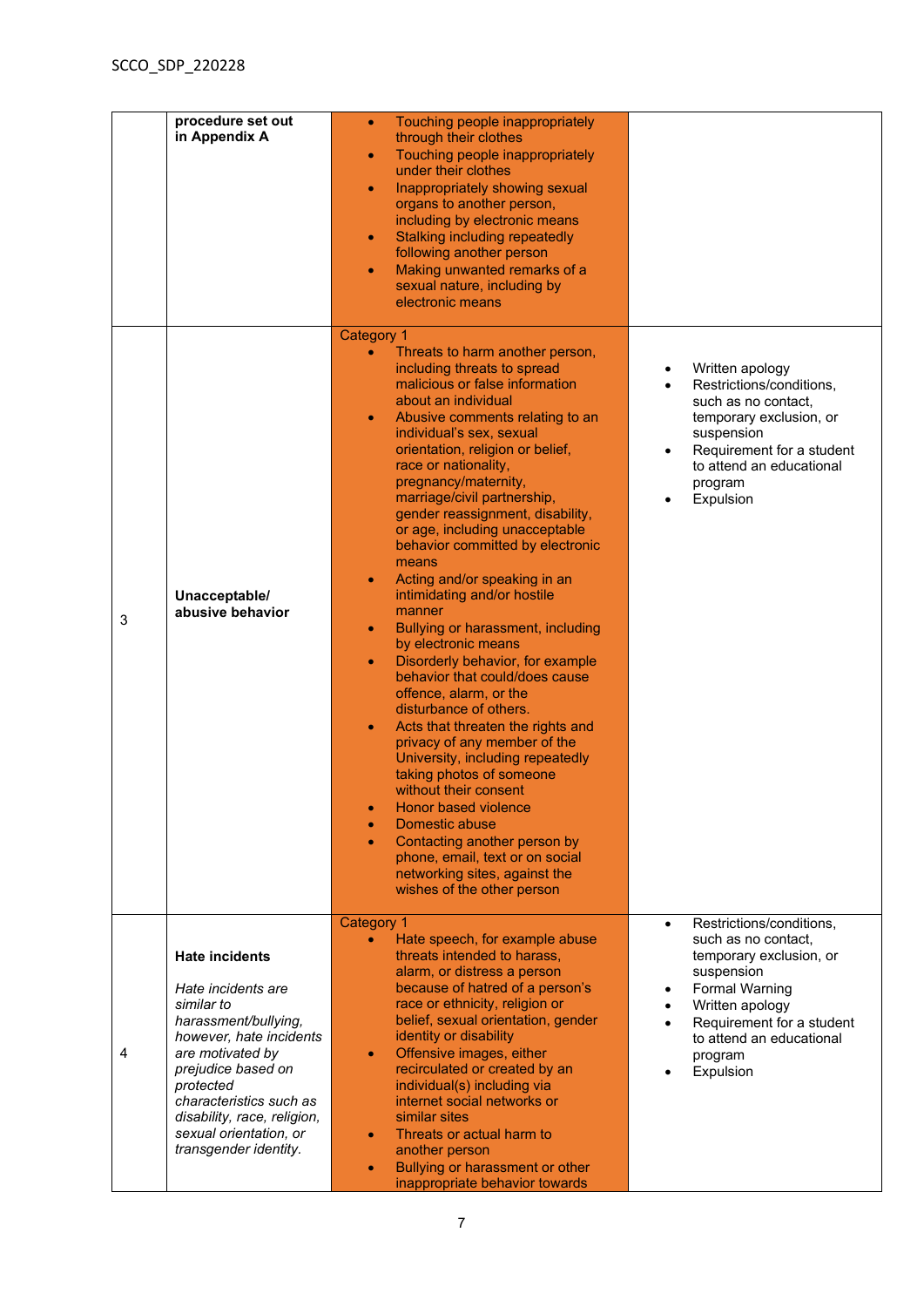|                |                                               | staff or students including via<br>email, telephone and writing or<br>through use of social networks or<br>similar sites                                                                                                                                                                                                                                                                                                                                                                                                                       |                                                                                                                                                                                                                                                                                                                                                                         |
|----------------|-----------------------------------------------|------------------------------------------------------------------------------------------------------------------------------------------------------------------------------------------------------------------------------------------------------------------------------------------------------------------------------------------------------------------------------------------------------------------------------------------------------------------------------------------------------------------------------------------------|-------------------------------------------------------------------------------------------------------------------------------------------------------------------------------------------------------------------------------------------------------------------------------------------------------------------------------------------------------------------------|
|                |                                               | Misconduct in relation to property<br><b>Category 1</b>                                                                                                                                                                                                                                                                                                                                                                                                                                                                                        | Expulsion                                                                                                                                                                                                                                                                                                                                                               |
|                |                                               | Causing or attempting to cause<br>$\bullet$<br>significant damage to university<br>property of students, staff, or<br>visitors to the University. The<br>damage can be either caused by<br>intentional action or negligent<br>behavior                                                                                                                                                                                                                                                                                                         | Temporary exclusion<br>Restrictions/conditions<br>Payment to cover cost of<br>damaged items                                                                                                                                                                                                                                                                             |
| 5              | Damage to<br><b>Property</b>                  | <b>Category 2</b><br>Causing or attempting to cause<br>$\bullet$<br>minor damage to university<br>property or to the property of<br>students, employees of the<br>University or visitors to the<br><b>University</b><br>Minor abuse of university<br>$\bullet$<br>facilities                                                                                                                                                                                                                                                                   | Formal warning<br>$\bullet$<br>Written apology<br>Payment to cover cost of<br>damaged items                                                                                                                                                                                                                                                                             |
| 6              | <b>Unauthorised</b>                           | Category 1<br>Unauthorised entry or use of<br>university premises<br>Fraud, deceit, deception, theft,<br>$\bullet$<br>dishonesty in relation to the<br>University, its staff, or its<br>students, nominated partners or<br>its visitors<br>Misuse of University property (for<br>example computers or<br>equipment)                                                                                                                                                                                                                            | Restrictions/conditions<br>Formal warning<br>Written apology<br>Payment to cover cost of<br>stolen items<br>Expulsion<br>Temporary exclusion                                                                                                                                                                                                                            |
|                | taking or use of<br>property                  | <b>Category 2</b><br>Minor misuse of university<br>$\bullet$<br>property (for example computers<br>or equipment)<br><b>Borrowing without permission</b>                                                                                                                                                                                                                                                                                                                                                                                        | Formal warning<br>Written apology                                                                                                                                                                                                                                                                                                                                       |
| $\overline{7}$ | <b>Causing a Health</b><br>and Safety concern | <b>Category 1</b><br>Act/omission that did cause or<br>$\bullet$<br>could have caused serious harm<br>on university premises or during<br>university activities (for example<br>disabling fire extinguishers<br>and/or smoke detectors)<br>Act/omission that did cause or<br>$\bullet$<br>could have caused a health and<br>safety concern on university<br>premises (for example disabling<br>fire detection equipment,<br>smoking cigarettes or e-<br>cigarettes in non-designated<br>areas)<br>Unwarranted sounding or raising<br>$\bullet$ | Restrictions/conditions,<br>$\bullet$<br>such as no contact,<br>temporary exclusion, or<br>suspension<br>Written apology<br><b>Formal Warning</b><br>Financial sanction (please<br>see table in paragraph<br>38)<br>Requirement for a student<br>to attend an educational<br>program<br>Recommendation that an<br>accommodation<br>agreement is terminated<br>Expulsion |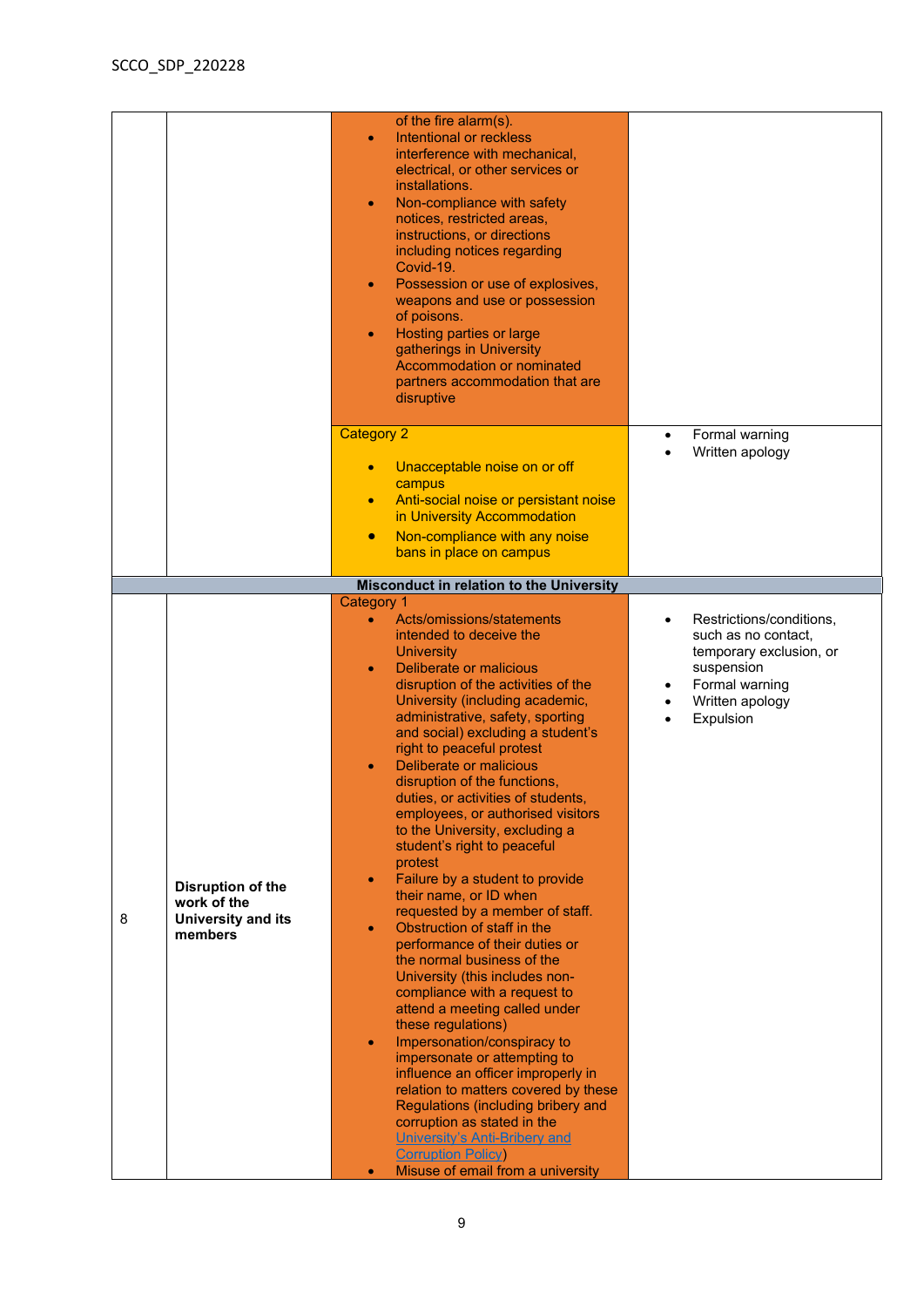|    |                                                                              | account or an account accessed via<br>the University network                                                                                                                                                                                                                                                                                                                                                                                                                                                                                                                                                                                                           |                                                                                                                                                                                                                                                                                                                         |
|----|------------------------------------------------------------------------------|------------------------------------------------------------------------------------------------------------------------------------------------------------------------------------------------------------------------------------------------------------------------------------------------------------------------------------------------------------------------------------------------------------------------------------------------------------------------------------------------------------------------------------------------------------------------------------------------------------------------------------------------------------------------|-------------------------------------------------------------------------------------------------------------------------------------------------------------------------------------------------------------------------------------------------------------------------------------------------------------------------|
|    |                                                                              | <b>Category 2</b><br>Improper interference with the<br>$\bullet$<br>activities of the University<br>(including academic,<br>administrative, timetabled events<br>on university premises or<br>elsewhere<br>Improper interference with the<br>$\bullet$<br>functions, duties or activities of<br>any student or employee of the<br>University or any authorised<br>visitor to the University<br><b>Breaches of the Regulations for</b><br>$\bullet$<br>IT use, including social media<br><b>Unfounded and malicious</b><br>$\bullet$<br>complaints brought against a<br>member of the University under<br>the University of Kent Student<br><b>Complaints Procedure</b> | Restrictions/conditions,<br>$\bullet$<br>such as restricted use of<br>IT equipment<br>Formal warning<br>Written apology                                                                                                                                                                                                 |
| 9  | <b>Illegal and</b><br>unlicensed<br>substances<br>including illegal<br>drugs | <b>Category 1</b><br>Use and/or possession of illegal<br>$\bullet$<br>substances with intent to supply<br>(evidence of a large quantity and/or<br>particular class of drug), supply or<br>offer to supply illegal substances<br>(including giving them away for free<br>or sharing with others), produce<br>illegal substances, import or export<br>illegal substances or allow a house,<br>flat or office to be used by people to<br>undertake any of these unlawful<br>activities<br>Use of Nitrous Oxide or other<br>$\bullet$<br>substances not licenced for<br>human consumption.                                                                                 | Restrictions/conditions,<br>$\bullet$<br>such as temporary<br>exclusion or suspension<br>Financial sanction (see<br>$\bullet$<br>table in paragraph 39)<br>Requirement for a student<br>to attend an educational<br>program<br>Expulsion<br>Recommendation that the<br>student accommodation<br>agreement is terminated |
| 10 | <b>Reputational</b>                                                          | <b>Category 1</b><br>Behavior which has caused<br>serious damage to the reputation<br>of the University<br><b>Category 2</b>                                                                                                                                                                                                                                                                                                                                                                                                                                                                                                                                           | Expulsion<br>Temporary exclusion<br>Restrictions/conditions<br>Formal warning<br>$\bullet$                                                                                                                                                                                                                              |
|    | damage                                                                       | <b>Behavior which could have</b><br>$\bullet$<br>damaged the reputation of the<br>University if action had not been<br>taken to avoid the potential for<br>reputational damage                                                                                                                                                                                                                                                                                                                                                                                                                                                                                         | Written apology                                                                                                                                                                                                                                                                                                         |
| 11 | <b>Initiation</b><br>ceremonies                                              | <b>Category 1</b><br>Organisation of initiation type<br>$\bullet$<br>behaviors including coercion to<br>undertake activities against a<br>person's will, forced<br>consumption of alcohol,<br>humiliation of a person, forced<br>acts of nudity/nakedness,<br>victimisation of individuals<br>described as "freshers",<br>consumption of<br>abnormal/unpleasant<br>substances, bullying;<br>discrimination; harassment,                                                                                                                                                                                                                                                | Expulsion<br>Temporary exclusion<br>Restrictions/conditions,<br>such as no contact,<br>temporary exclusion, or<br>suspension                                                                                                                                                                                            |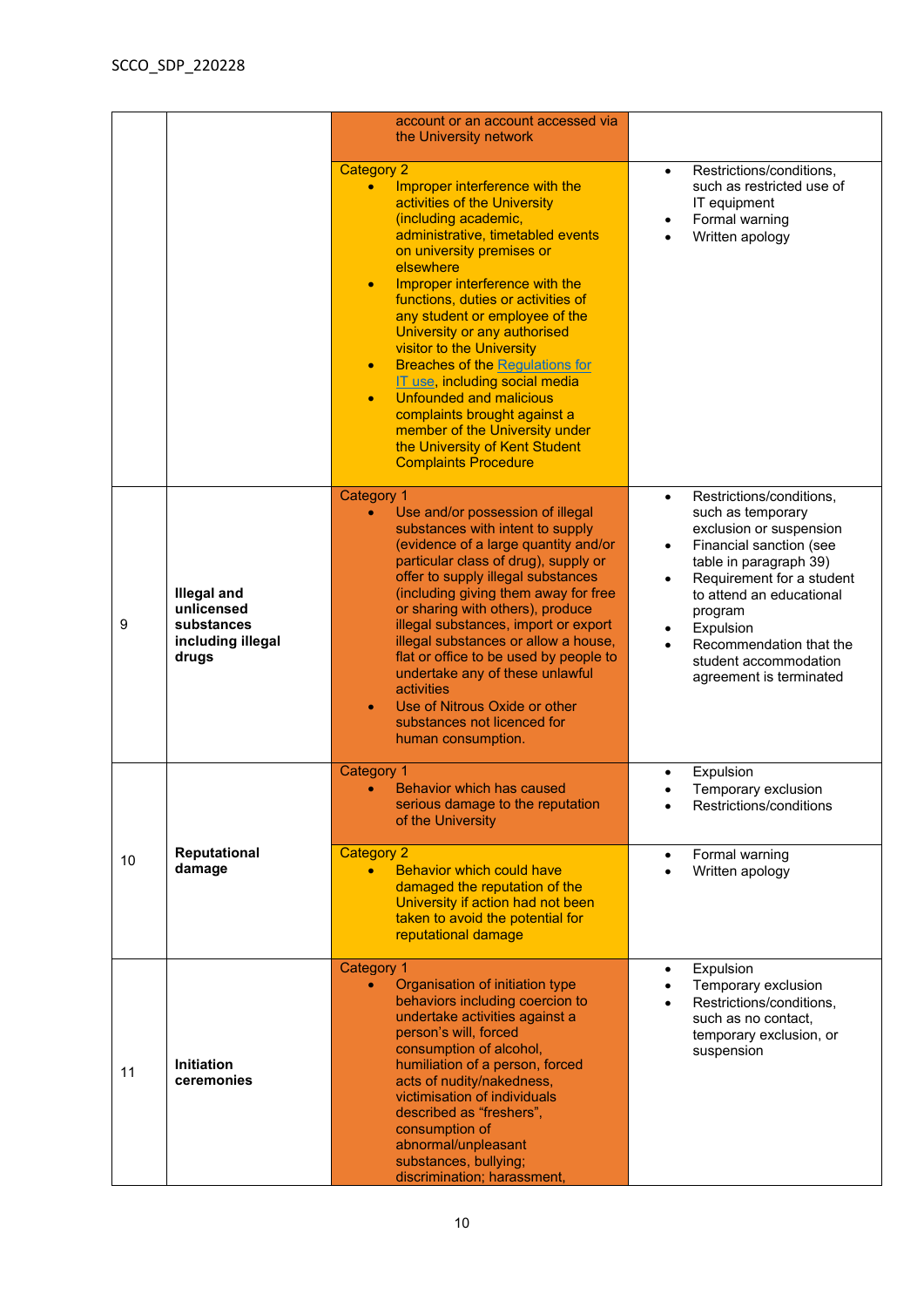|    |                                                     | physical acts perpetrated against<br>a person's body, psychological<br>torment, isolation or ostracising<br>someone |                                                                                                                                                                                                                        |
|----|-----------------------------------------------------|---------------------------------------------------------------------------------------------------------------------|------------------------------------------------------------------------------------------------------------------------------------------------------------------------------------------------------------------------|
| 12 | <b>Repeated breaches</b><br>of these<br>regulations | Category 1<br>Repeated or multiple breaches<br>of any of the regulations above                                      | Expulsion<br>Temporary exclusion<br>Restrictions/conditions,<br>such as no contact,<br>temporary exclusion, or<br>suspension<br>Financial sanction up to<br>£500 (issued by a<br><b>Student Disciplinary</b><br>Panel) |

## <span id="page-10-0"></span>Definitions

- 30. **Exclusion/temporary exclusion** means prohibiting a student from taking part in university activities, using University and Student Union facilities and/or entering University grounds or premises. The University may put in place a permanent or partial exclusion. The Vice-Chancellor has responsibility for good order in the University. If they deem it to be in the interest of the University (or the interest of an individual member of the University), they may decide to exclude/temporarily exclude a student from the University (or part thereof) and/or suspend the student from attendance in any academic or other activities.
- 31. In the absence of the Vice-Chancellor these powers may be exercised by a member of the University's Executive Group or the Director of Student Services.
- 32. Notification of an exclusion/temporary exclusion will include details of a right of appeal and allow the student a further opportunity to ask for their position to be reviewed after one month of the original appeal decision. The student will have opportunities to request a review every two months while a temporary exclusion remains in place.
- 33. **Expulsion** means terminating a student's registration at the University and withdrawing the student from both their degree programme and the University.
- 34. **Restrictions/conditions** may be placed on a student permitted to either return to, or continue with, their degree programme.
- 35. **Formal Warning** means a written warning to a student indicating the consequences of future misconduct. Details will be added to the student's University record.
- 36. **Written apology** is a statement that a student makes to any individual containing an admission of error or discourtesy, accompanied by an expression of regret.
- 37. **No contact** means stopping direct or indirect contact with an individual(s) immediately, including by electronic means such as email, messaging services or social media.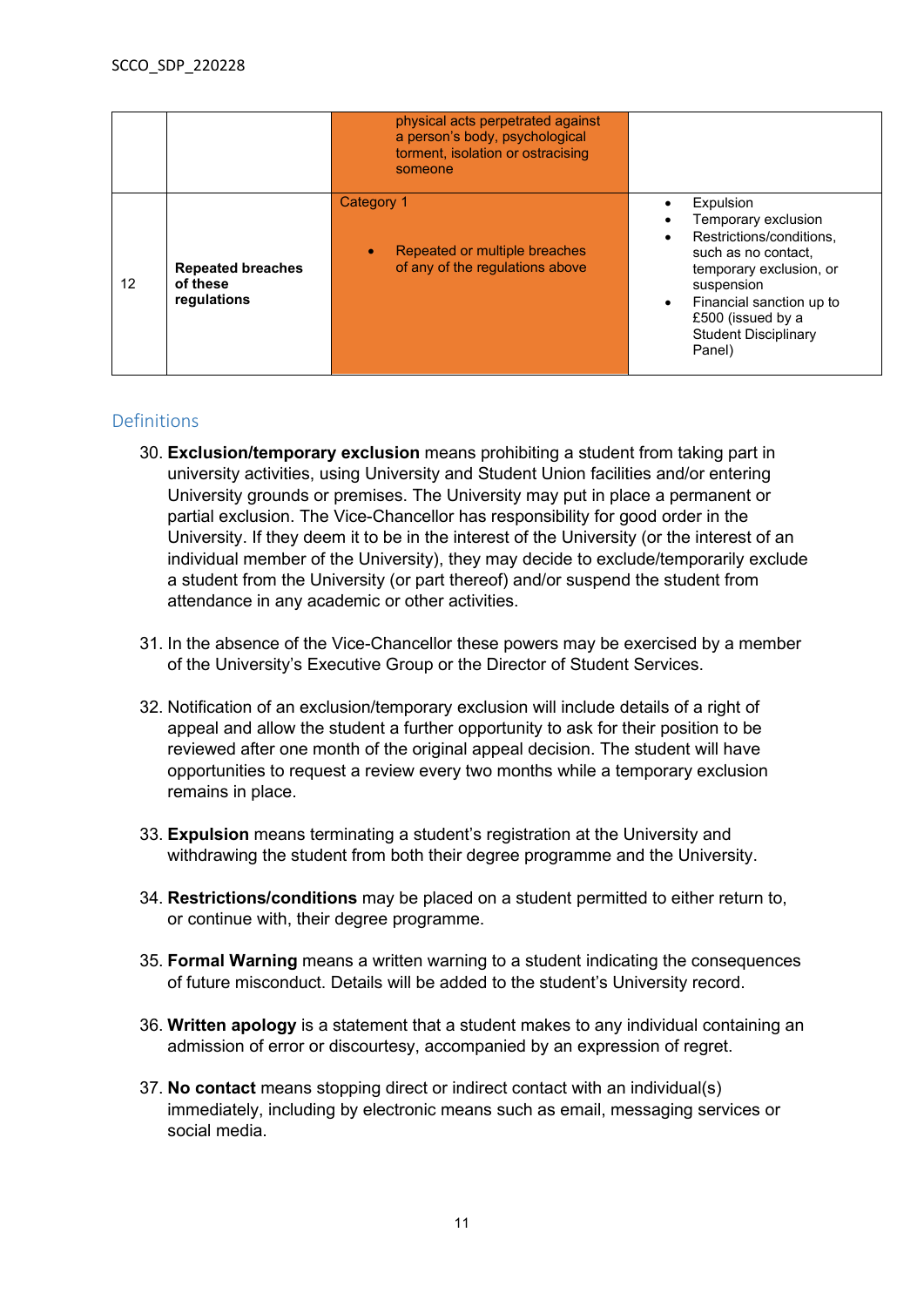## <span id="page-11-0"></span>Health and Safety Breaches

38. The University takes health and safety concerns very seriously. Examples of sanctions for Health and Safety misconduct are described below:

| Tampering with fire<br>safety equipment,<br>including covering<br>or disabling a<br>smoke detector in<br>residences,<br>removing, or setting<br>off fire extinguishers<br>without good reason  | A financial sanction of<br>£200<br>Cost to replace or repair<br>fire safety equipment                            | A financial sanction of £200 fine<br>and a recommendation to Kent<br>Hospitality or nominated partner<br>that the student's<br><b>Accommodation Agreement is</b><br>terminated.<br>Cost to replace or repair fire<br>safety equipment | <b>Referral to a Student</b><br><b>Disciplinary Panel which has full</b><br>range of the sanctions set out in<br>this procedure. A financial<br>sanction of up to £500 may be<br><i>issued</i>                                                                                                   |
|------------------------------------------------------------------------------------------------------------------------------------------------------------------------------------------------|------------------------------------------------------------------------------------------------------------------|---------------------------------------------------------------------------------------------------------------------------------------------------------------------------------------------------------------------------------------|--------------------------------------------------------------------------------------------------------------------------------------------------------------------------------------------------------------------------------------------------------------------------------------------------|
| Setting off the fire<br>alarm deliberately<br>without good reason                                                                                                                              | <b>Formal warning</b>                                                                                            | <b>Formal warning</b><br>Where appropriate, a<br>recommendation to Kent<br>Hospitality or nominated partner<br>that the student's<br><b>Accommodation Agreement is</b><br>terminated                                                  | <b>Referral to a Student</b><br><b>Disciplinary Panel which has full</b><br>range of the sanctions set out in<br>this procedure. A financial<br>sanction of up to £500 may be<br><b>issued</b>                                                                                                   |
| Smoking cigarettes<br>or vaping in non-<br>designated areas,<br>open flames without<br>setting off the fire<br>alarm (including<br>candles and joss<br>sticks), careless<br>unattended cooking | <b>Formal warning</b><br>Cost of putting right any<br>damage                                                     | A financial sanction of £100<br>Cost of putting right any<br>damage.                                                                                                                                                                  | A financial sanction of £200<br>Putting right the cost of any<br>damage<br>A recommendation to Kent<br>Hospitality or nominated partner<br>that the student's<br><b>Accommodation Agreement is</b><br>terminated                                                                                 |
| Non-compliance<br>with safety notices,<br>restricted areas,<br>instructions, or<br>directions.                                                                                                 | Depending on the severity<br>of the incident:<br>Advice and guidance on<br>restrictions<br><b>Formal warning</b> | Financial sanction of £100<br>if the incident occurred in<br>university (or a nominated<br>partner) accommodation a<br>recommendation that the<br><b>Accommodation Agreement is</b><br>terminated.                                    | <b>Referral to a Student</b><br><b>Disciplinary Panel which has full</b><br>range of the sanctions set out in<br>this procedure<br>A financial sanction of up to<br>£500 may be issued                                                                                                           |
| Hosting parties or<br>large gatherings in<br>University<br>Accommodation or<br>nominated partners<br>accommodation.                                                                            |                                                                                                                  | Depending on the severity of the<br>incident:<br><b>Formal Warning</b><br>A recommendation that a<br>student's accommodation<br>agreement is terminated may be<br>made                                                                | <b>Referral to a Student</b><br><b>Disciplinary Panel which has full</b><br>range of the sanctions set out in<br>this procedure<br>A financial sanction of up to<br>£500 may be issued<br>and/or<br>A recommendation that a<br>student's accommodation<br>agreement is terminated may be<br>made |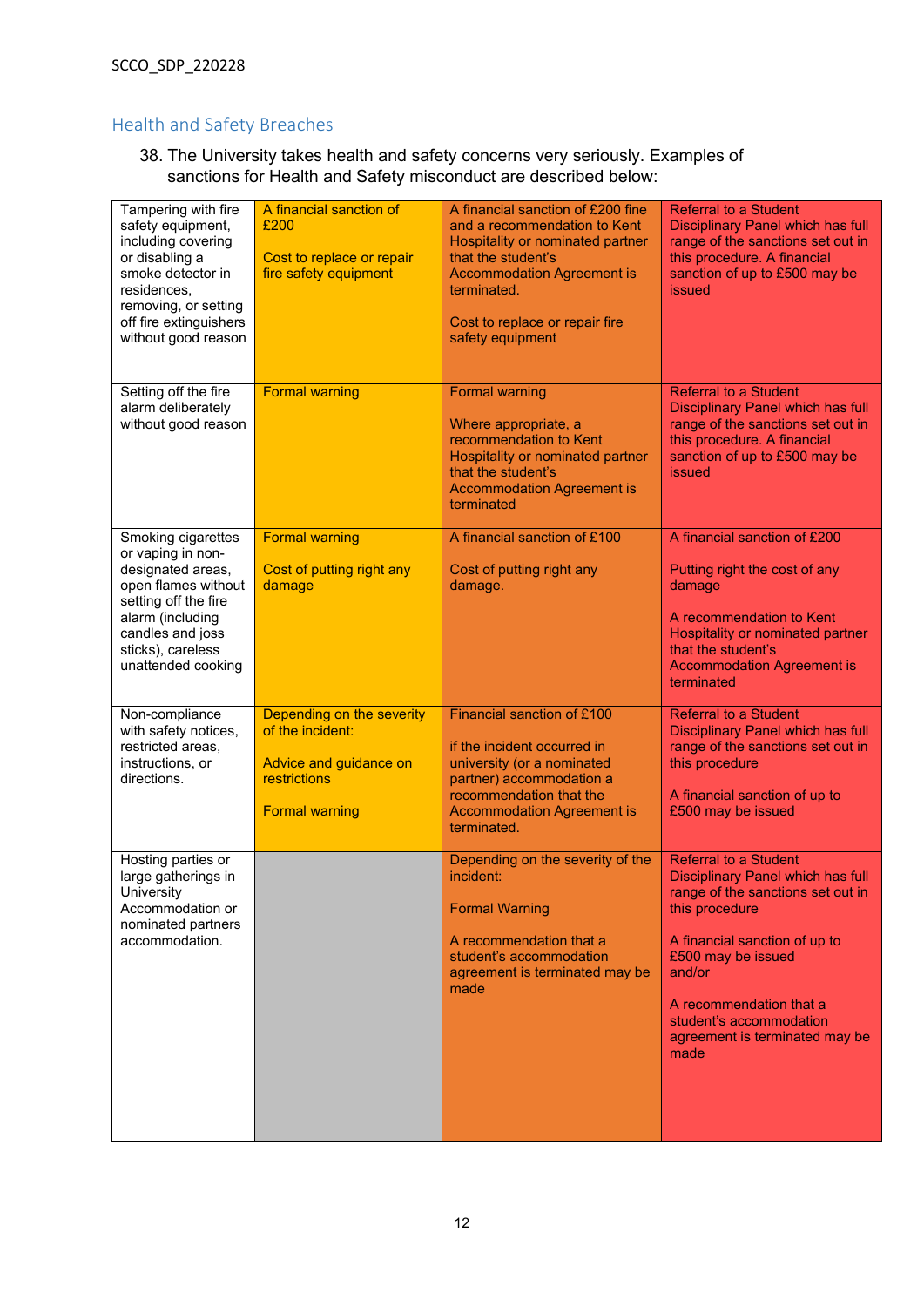# <span id="page-12-0"></span>Illegal substances Nitrous Oxide and/or other substances not licenced for humanconsumption

39. The University has a zero-tolerance approach to illegal substances. Examples of sanctions for misconduct relating to illegal substances are described below:

| Possession or use of<br>illegal substances, Nitrous<br>Oxide and/or other<br>substances not licenced<br>for human consumption.                                                                                                                                                                                                                                                                                                            | A financial sanction of<br>£50 | A financial sanction of<br>£100<br>A recommendation may be<br>made to Kent Hospitality or<br>nominated partner that the<br>student's Accommodation<br>Agreement is terminated                                          | Referral to a Student<br>Disciplinary Panel which has full<br>range of the sanctions set out in<br>this procedure<br>A financial sanction of up to<br>£500 may be issued                  |
|-------------------------------------------------------------------------------------------------------------------------------------------------------------------------------------------------------------------------------------------------------------------------------------------------------------------------------------------------------------------------------------------------------------------------------------------|--------------------------------|------------------------------------------------------------------------------------------------------------------------------------------------------------------------------------------------------------------------|-------------------------------------------------------------------------------------------------------------------------------------------------------------------------------------------|
| Possess illegal substances<br>with intent to supply<br>(evidence of a large quantity<br>and/or particular class of<br>drug), supply or offer to<br>supply illegal substances<br>(including giving them away<br>for free or sharing with<br>others), produce illegal<br>substances, import or export<br>illegal substances or allow a<br>house, flat or office to be<br>used by people to undertake<br>any of these unlawful<br>activities |                                | <b>Temporary Exclusion</b><br>depending on the severity<br>of the offence or whilst an<br>investigation is conducted<br>Incidents of trading or<br>distributing illegal<br>substances may be<br>reported to the police | <b>Referral to a Student</b><br>Disciplinary Panel which has full<br>range of the sanctions set out in<br>this procedure<br>A financial sanction of up to<br>£500 may be issued<br>and/or |

40. The sanctions described in the table above are indicative only, and other sanctions may be imposed to take account of the particular circumstances of the offence and/or a student's previous disciplinary record. If a student is found to have committed an offence described in the table above, they may, in appropriate circumstances, be referred to the University's Student Support and Wellbeing services.

#### <span id="page-12-1"></span>Reporting Student Non-academic Misconduct

- 41. Any incident of misconduct which occurs on university property or campuses, at a university event (including events held off University property or campuses), or which impacts on the harmony of the University community, can be reported to the Student Conduct and Complaints Office.
- 42. Reports should be submitted using a Discipline Reporting Form and submitted to [sccoffice@kent.ac.uk](mailto:sccoffice@kent.ac.uk) wherever possible. The report will be acknowledged within **three working** days.
- 43. Reports can also be made in person to any member of staff and can be made directly to a Student Conduct and Complaints Officer by making an appointment with Student Conduct and Complaints Office [\(sccoffice@kent.ac.uk\)](mailto:sccoffice@kent.ac.uk).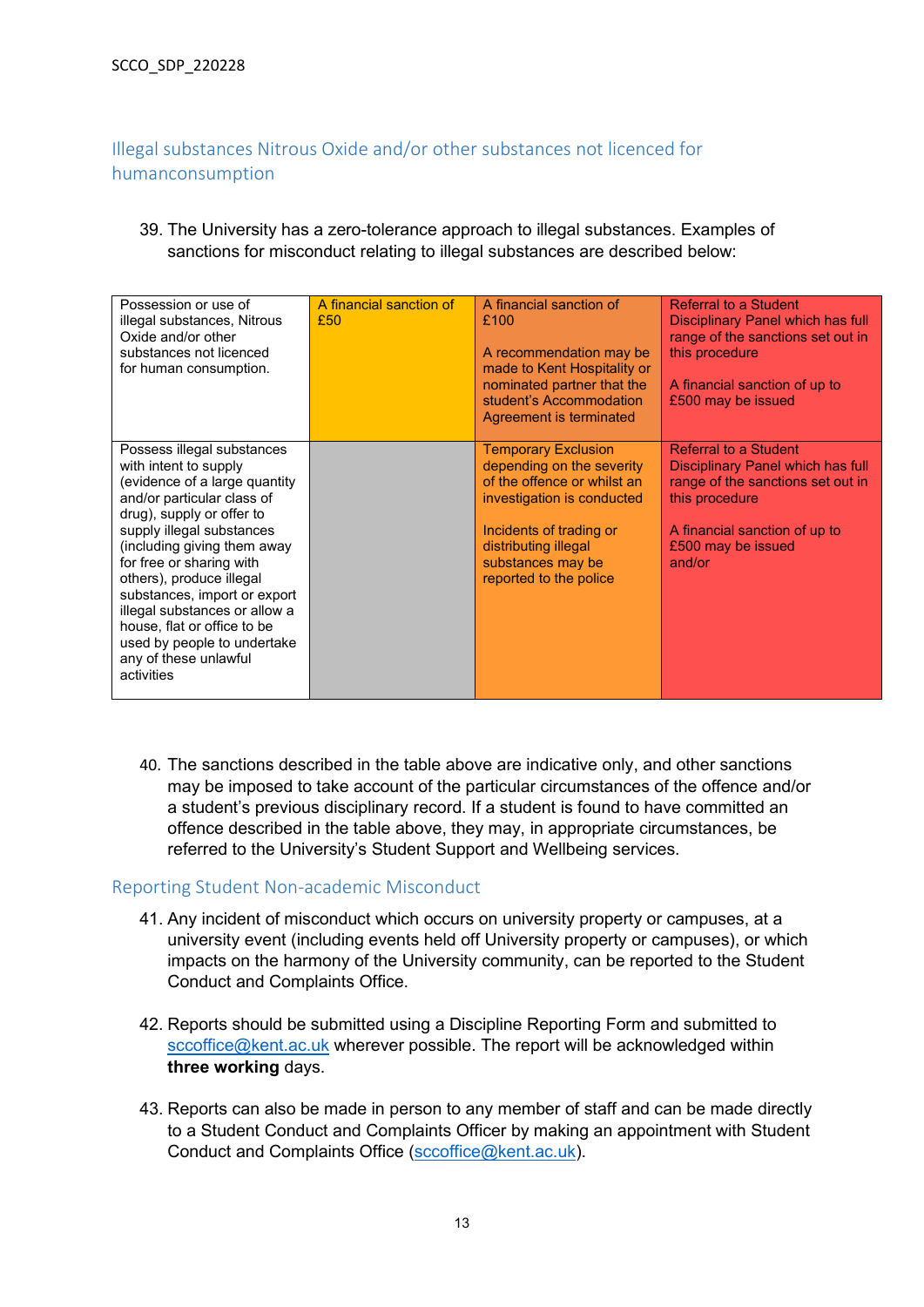- 44. Reports of possible breaches of the Student Discipline Procedure can also be provided to the Student Conduct and Complaints Office by Campus Security.
- 45. The University does all it can to ensure that students who raise concerns are supported appropriately. However, it is important to note that the University will not normally be able to act on complaints that are made anonymously. This is because the University is under an obligation to deal with allegations in a fair and reasonable way and in accordance with the rules of natural justice. Natural justice means that adjudication is unbiased and given in good faith, and that each party is aware of arguments and documents given by the other. This entitles the student who is subject to disciplinary proceedings to have a fair hearing.
- 46. Students concerned about anonymity can contact the Student Conduct and Complaints Office at [sccoffice@kent.ac.uk](mailto:sccoffice@kent.ac.uk) for further information.
- 47. Details of incidents such as sexual misconduct, harassment, relationship abuse or hate incidents can be reported via [Report and Support\)](https://ink.kent.ac.uk/). This service also gives a student access to the support that is available to them in the aftermath of an incident. Report and Support also gives a student the option to record an incident and give their name or choose to remain anonymous.
- 48. Incidents regarding sexual misconduct will be investigated in line with the Sexual Misconduct Procedure set out in appendix A of this procedure.
- 49. Reports made about a group of students may be dealt with as a single process or via a group meeting. Students will be provided with the opportunity to speak with a Conduct and Complaints Officer separate to the group meeting, if requested.
- 50. At each stage, the University reserves the right to take no further action if it is deemed appropriate. Examples include insufficient evidence to support an allegation of misconduct or where a legal process is underway or has been completed.
- 51. Details of the outcome of any formal investigation will not usually be given to the reporting party unless it is deemed necessary or appropriate to do so.

#### <span id="page-13-0"></span>Confidentiality

- 52. Information disclosed during, or resulting from, disciplinary proceedings will be treated with the appropriate degree of confidentiality.
- 53. Students on courses leading to a professional qualification should be aware that initiation of, and findings from, investigations that could have a bearing on their course of study may be reported to the relevant professional bodies and be subject to local fitness to practise procedures. Students will be informed of this decision in writing.

#### <span id="page-13-1"></span>Investigation

54. On receipt of a report, a Student Conduct and Complaints Officer (Investigating Officer) will invite the reporting student to attend a meeting (this can be undertaken online if required). During this meeting the investigation procedure will be explained, and the details of the report confirmed. A note of the initial meeting will be sent to the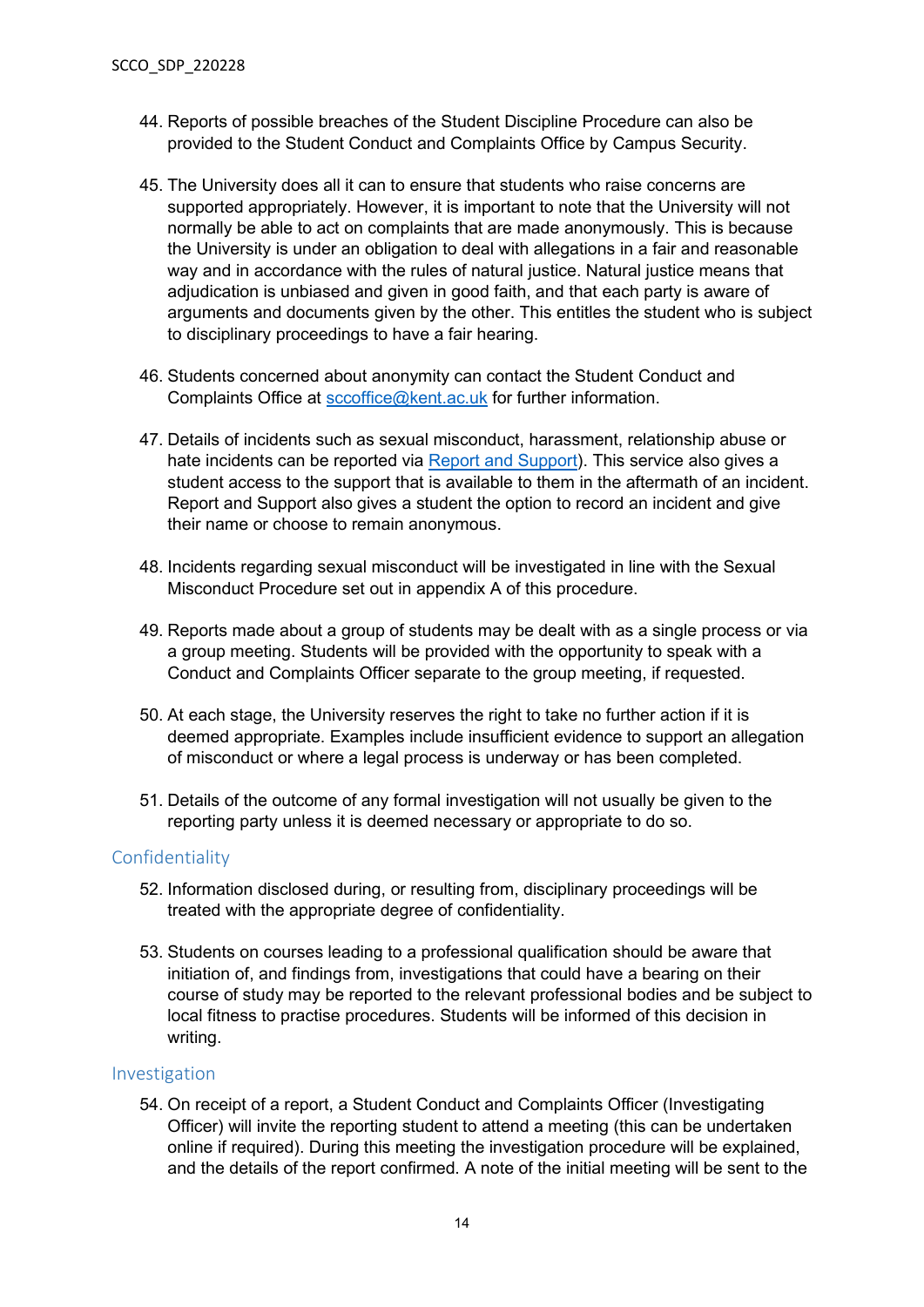student, who will be asked to confirm whether it is an accurate summary of the discussion.

- 55. In cases where a report received about a student involves possible violations of criminal law, the Head of Student Conduct and Complaints will refer to paragraph 15 onwards of this procedure.
- 56. The Investigating Officer will meet with the reported student(s) about whom the complaint has been made. The invite will normally **allow 5 working days**' notice of the meeting, however, in Category 1 incidents, less notice of the meeting may be given. Meetings with witnesses and/or other members of the University community will be arranged as necessary.
- 57. Meetings with an Investigating Officer takes precedence over all other non-academic engagements. If a student is unable to attend the meeting, they should contact the Student Conduct and Complaints Office to request to reschedule the meeting. Failure to attend more than one requested meeting without good reason, will result in the investigation proceeding in the student's absence. Students can have support during any meeting as set out in paragraph 11 above.
- 58. The disciplinary procedure is not a legal process. A student may only be accompanied by a legal representative if they have received express agreement from the University. Requests for a legal representative to be present should be submitted to [sccoffice@kent.ac.uk](mailto:sccoffice@kent.ac.uk) as soon as is practicably possible. Please note that legal representation may delay the discipline process.
- 59. Notes of all meetings and discussions will be made and where appropriate individuals will be asked to confirm that it is an accurate record. Copies of the notes, with any amendments will be retained by the Student Conduct and Complaints Office. Digital recordings or online capture of meetings are not permitted except for reasonable adjustments.
- 60. Where there is other evidence available e.g., photographs, copies of social media, emails etc. these may be included in the investigation and may be shared with the student prior to any formal meeting. See the University's [CCTV Policy](https://www.kent.ac.uk/estates/files/policies/cctv_policy.pdf) for information on the use of CCTV evidence.
- 61. Where relevant, the Investigating Officer may consult with additional parties to obtain any evidence required.
- 62. Once the investigation is complete, the Investigating Officer will produce a report. The Investigating Officer will determine whether, on the balance of probabilities, the evidence indicates a breach of the Student Discipline Procedure. The Investigating Officer can find:
	- **The evidence does not indicate a breach of the Student Discipline Procedure and therefore no further action is required.** The case is dismissed, but continued support is available to all parties.
	- Or
- **The Evidence does indicate a breach of the Student Discipline Procedure and a sanction/ further disciplinary action is required.** If a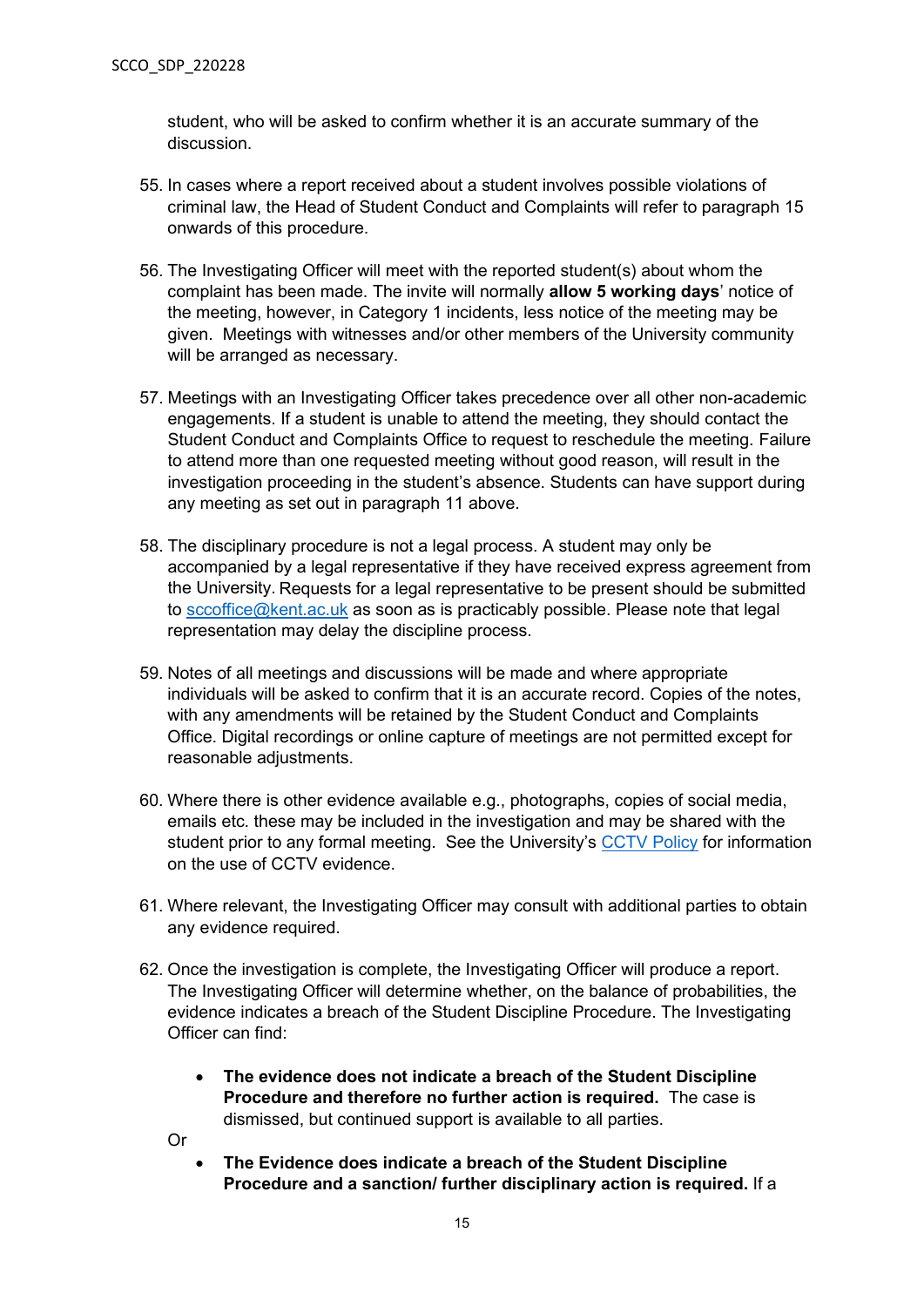student is to be referred to a Student Discipline Panel the Head of Student Conduct and Complaints will review the report prior to a decision being referred to the Director of Student Services and the decision being issued to the student.

#### <span id="page-15-0"></span>Right of Appeal

- 63. An appeal of a Student Conduct and Complaints Officer's decision may be submitted on one or more of the following grounds:
	- That there is evidence of a failure to follow the procedures set out in this procedure or other administrative error which casts reasonable doubt on the reliability of the decision.

and/or

- That fresh evidence can be presented which could not reasonably have been made available before the original decision was made, and which casts reasonable doubt on the reliability of that decision.
- 64. To be considered, the appeal must:
	- Provide the grounds for the appeal and the remedial action sought.
	- Be submitted, with all necessary documentary evidence substantiating the grounds of the appeal.
	- Be submitted in writing to the Head of the Student Conduct and Complaints Office at [sccoffice@kent.ac.uk](mailto:sccoffice@kent.ac.uk) within **10 working days** from the date of the letter notifying the student of the decision.
- 65. The Head of Student Conduct and Complaints or nominee will determine whether the appeal is made on appropriate grounds. Where no appropriate grounds are identified, the appeal will be dismissed, and a Completion of Procedures Letter will be issued within 28 calendar days.
- 66. Where there are appropriate grounds identified, the Head of Student Conduct and Complaints will determine whether the appeal is upheld and therefore whether the allegations against the student should be dismissed or referred for reconsideration by an alternative Conduct and Complaints Officer.
- 67. The outcome of the appeal will be communicated to the student within **10 working days** of the appeal being received. The student will be advised of the right to bring a complaint to the Office of the Independent Adjudicator for Higher Education (OIA) once the University's internal procedures have been exhausted.

#### <span id="page-15-1"></span>Student Disciplinary Panel

68. Student Disciplinary Panels deal with the most serious disciplinary issues. A Student Disciplinary Panel will be formed, normally within **20 working days** of the recommendation being agreed by the Director of Student Services.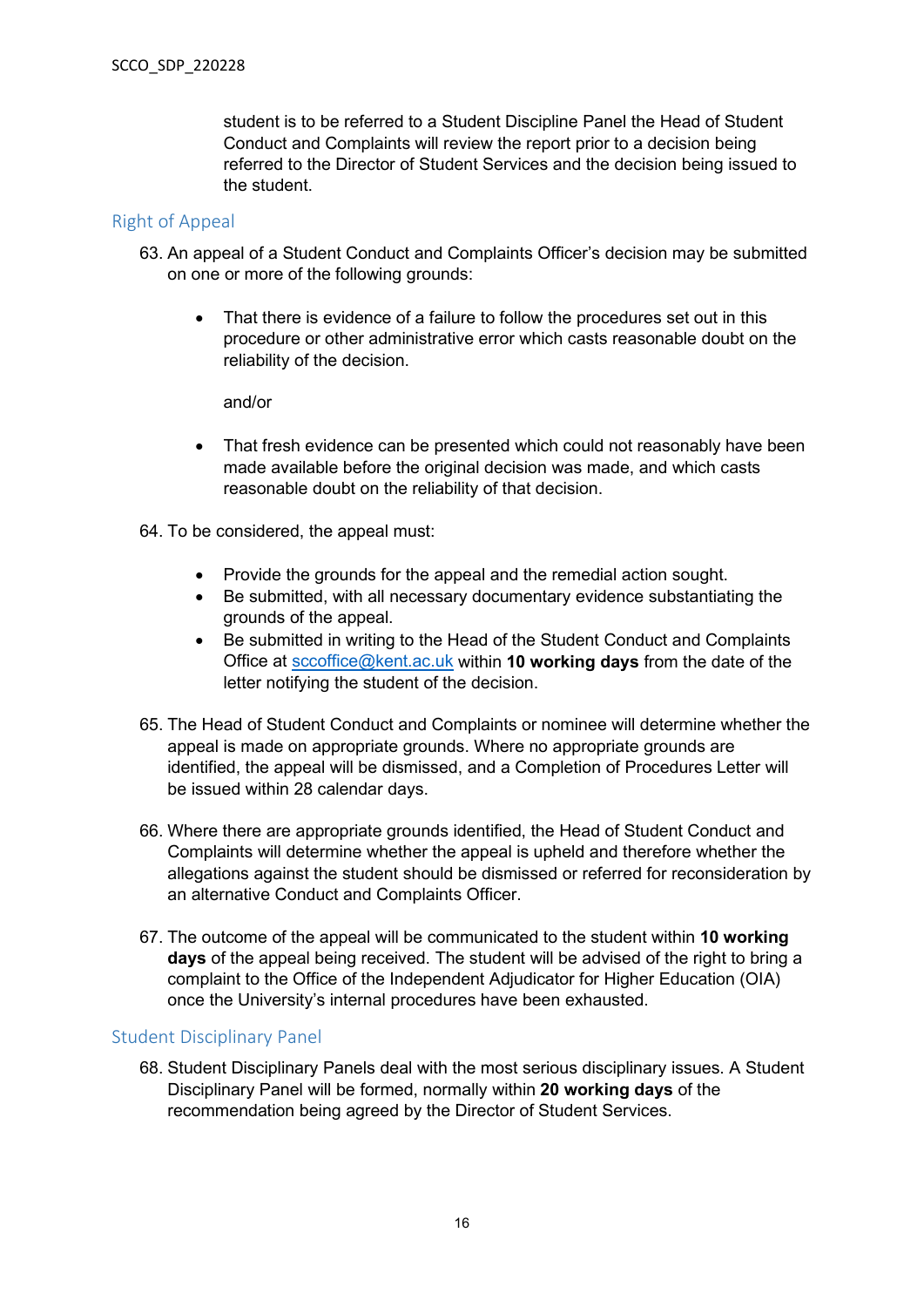- 69. If a Student Disciplinary Panel is agreed by the Director of Student Services or nominee, the Head of Student Conduct and Complaints or nominee will act as secretary and:
	- Appoint the members of the Student Disciplinary Panel. A Disciplinary Panel will normally be chaired by a senior member of university staff and include two other members of academic or non-academic staff and an appropriate member of Kent Union. All Panel members will have had no prior involvement in the case.
	- Inform the Panel members and the student at least 10 working days before the meeting of the date and time of the meeting, matters to be considered by the Disciplinary Panel, and provide a copy of all supporting documentation and evidence.
	- Inform the student of their right to representation and required attendance at the Panel meeting.
	- Inform the student of their right to call witnesses. The student must give prior notice of any witnesses attending a panel meeting. It is the student's responsibility to arrange for their witnesses to attend at the correct time and location.
- 70. The student can provide a written statement of their case and other relevant supporting documents. The student is also entitled to:
	- Receive copies of all documents used in consideration of their case prior to the meeting
	- Hear and examine any evidence presented for consideration in their case
	- Receive support and quidance from the Students' Union [\(Kent Union](http://www.kentunion.co.uk/welfare/advice) or [GKSU\)](https://gksu.co.uk/).

The Panel will not take the student's previous disciplinary history into account until it has reached a decision on the alleged breach(s). It will be appropriate, however, to take previous disciplinary matters into account when deciding upon the appropriate sanction(s) to be imposed. The Student Disciplinary Panel can impose any sanction described in the Student Disciplinary Procedure and is able to issue a financial sanction of up to £500.

- 71. The outcome of the Student Disciplinary Panel will be provided to the student within 5 working days of the Panel taking place. A high-level summary of the outcome of the meeting will be provided to the appropriate Director of Division and copied to the Director of Student Services. The Deputy Director of Student Services and Head of Student Support and Wellbeing, Head of College and Community Life, Head of Campus Security, Accommodation Manager, Kent Union Managing Director may also be informed, as is deemed appropriate and may wish to arrange a further meeting with the student to determine if support should be made available to them and to consider the impact of any outcome on a student's course of study or accommodation.
- 72. Students are advised that the appropriate degree of confidentiality will be taken during the Student Disciplinary Panel including if there are professional conduct/Fitness to Practise implications, complaints involving crime, or risk to self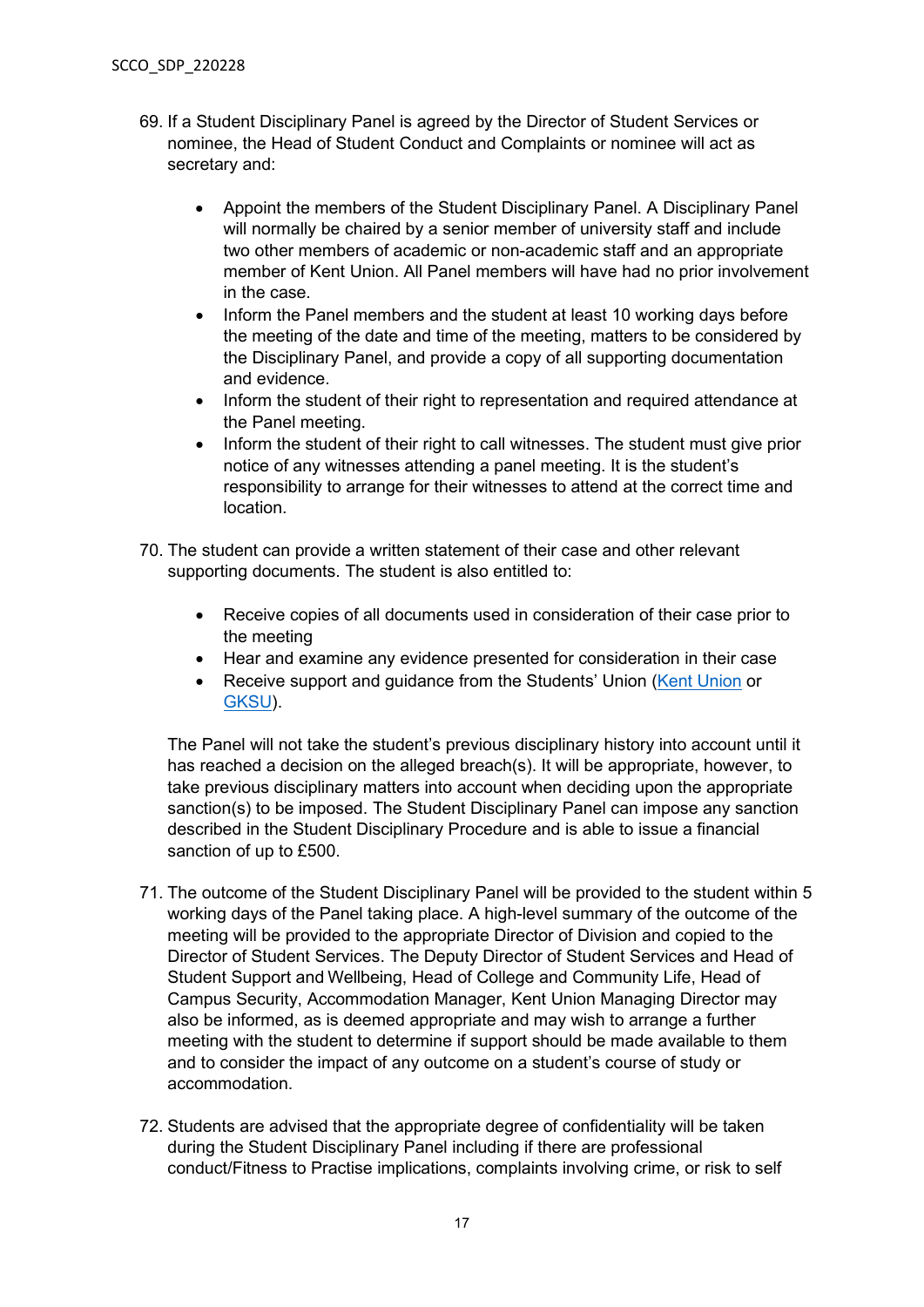and others.

#### <span id="page-17-0"></span>Appeal against a Student Disciplinary Panel decision

- 73. A student may appeal against the outcome of a Student Disciplinary Panel on one or more of the following grounds
	- That there is evidence of a failure to follow the procedures set out in this procedure or other administrative error which casts reasonable doubt on the reliability of the decision.

#### and/or

- That fresh evidence can be presented which could not reasonably have been made available before the original decision was made, and which casts reasonable doubt on the reliability of that decision.
- 74. To be considered, the appeal must:
	- Provide the grounds for the appeal and the remedial action sought.
	- Be submitted, with all necessary documentary evidence substantiating the grounds of the appeal.
	- Be submitted in writing to the Head of the Student Conduct and Complaints Office at [sccoffice@kent.ac.uk](mailto:sccoffice@kent.ac.uk) within **10 working days** from the date of the letter notifying the student of the decision.
- 75. The Director of Student Services or nominee will determine whether the appeal is made on appropriate grounds. Where no appropriate grounds are identified, the appeal will be dismissed, and a Completion of Procedures Letter will be issued within **28 calendar days**.
- 76. Where there are appropriate grounds identified, the matter will be referred to an appropriate member of the Executive Group, who will determine whether the appeal is upheld and therefore whether the allegations against the student should be dismissed or referred for reconsideration by a Student Disciplinary Panel.
- 77. The outcome of the appeal will be communicated to the student within **10 working days** of the appeal being received. The student will be advised of the right to bring a complaint to the Office of the Independent Adjudicator for Higher Education (OIA) once the University's internal procedures have been exhausted.

#### <span id="page-17-1"></span>The Office of the Independent Adjudicator for Higher Education

78. The Office of the Independent Adjudicator for Higher Education (OIA) provides an independent scheme for the review of student complaints or appeals. When all the University's internal stages for dealing with student disciplinary cases have been exhausted, the University will issue a Completion of Procedures letter. Students wishing to request and an independent review by the OIA must submit their application to the OIA within **12 months** of the issue of the Completion of Procedures letter. Full details of the scheme will be enclosed with the Completion of Procedures letter.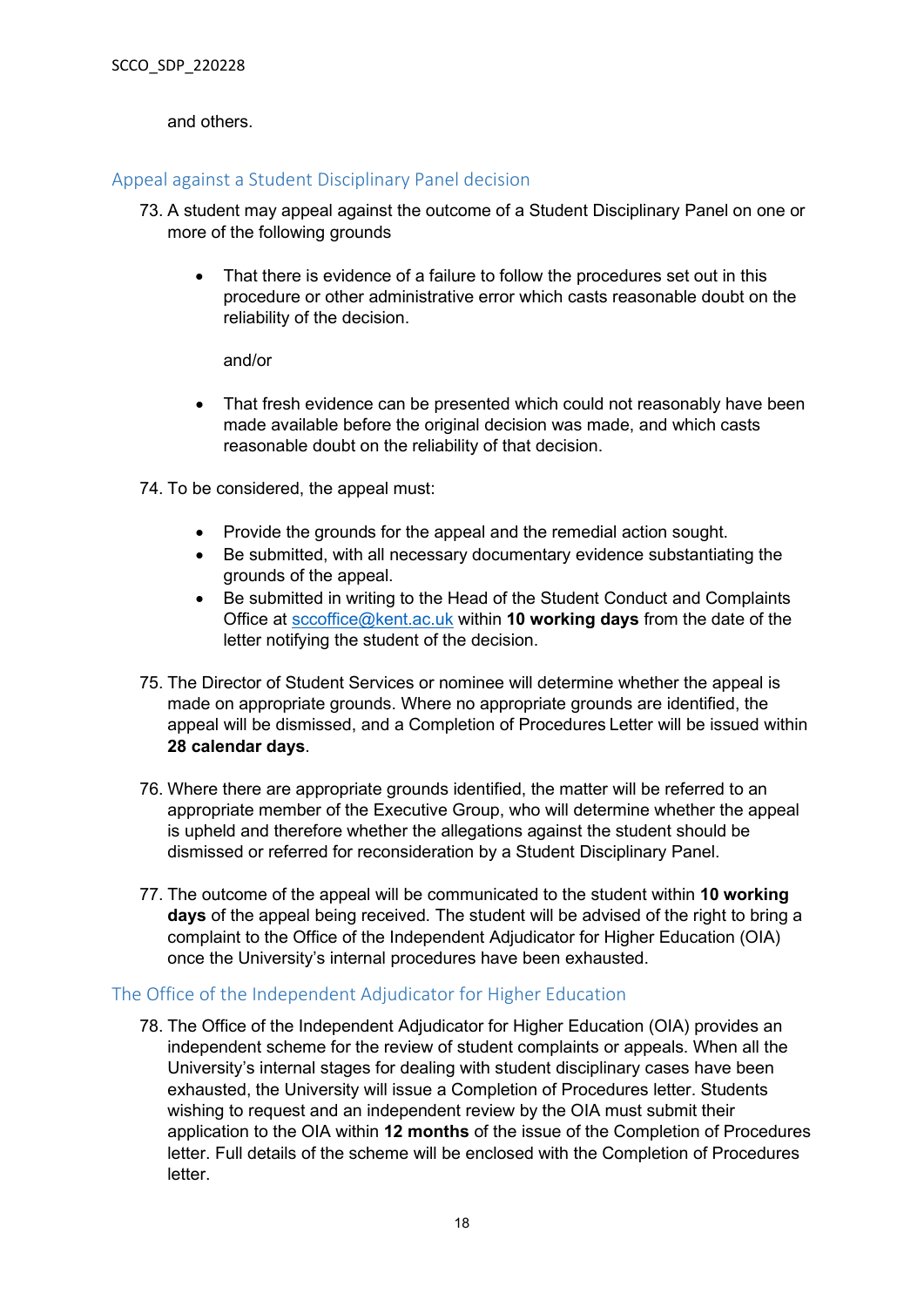79. Further information about the Office of the Independent Adjudicator for Higher Education may be obtained from the OIA's [website.](http://www.oiahe.org.uk/)

#### <span id="page-18-0"></span>Student records

- 80. The Student Conduct and Complaints Office will keep a secure central record of misconduct reports, investigations, and Disciplinary Panel decisions in compliance with Data Protection Law and GDPR.
- 81. The student's record will be kept for the length of time that they are a student at the University and will be deleted six years after the student has left or graduated.
- 82. Full access to the secure central record will be limited to the Student Conduct and Complaints Officers, Head of Student Conduct and Complaints and the Director of Student Services. Limited access will be provided to other senior colleagues on a case-by-case basis.
- 83. A biannual report, which includes anonymised data regarding student discipline cases will be submitted to the appropriate Boards.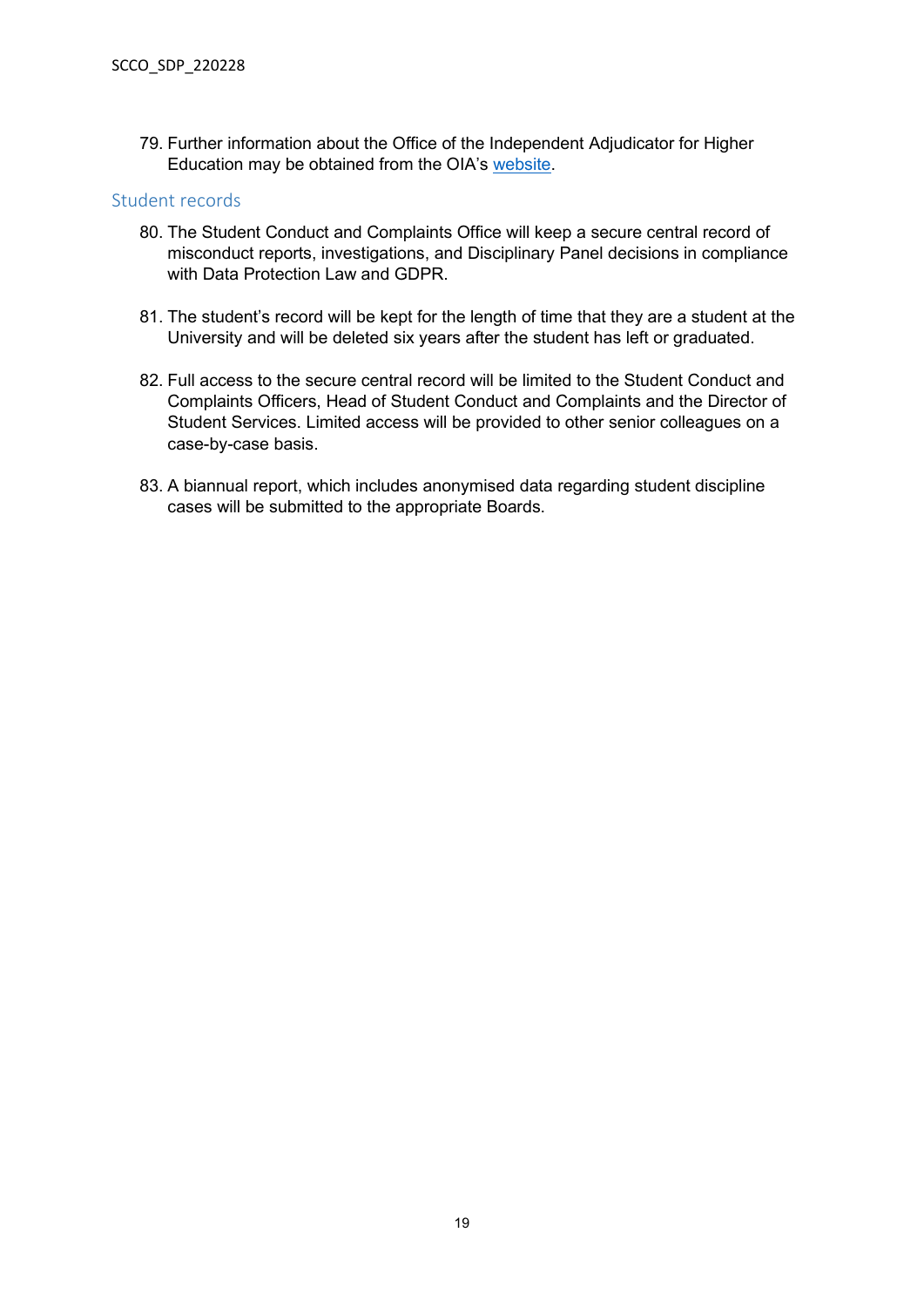# <span id="page-19-0"></span>**Student Discipline reporting form**

This form is for you to report an incident, or incidents, which may constitute a breach of the University of Kent's Disciplinary Procedure.

Complete as much of this form as you can. Please attach any evidence (such as emails or screenshots) which you have.

| Your Full Name:                                             |  |
|-------------------------------------------------------------|--|
| Your Email Address:                                         |  |
| <b>Your Kent Login or Student ID</b><br>$(i$ f applicable): |  |

| <b>Date of Incident:</b><br>(This may be several dates or                                                                                 | <b>Time of Incident:</b><br>(approximate) | <b>Location of Incident:</b><br>(This may be several locations or online)                                                                                                                                                                                                                                                                                                                                                                                            |
|-------------------------------------------------------------------------------------------------------------------------------------------|-------------------------------------------|----------------------------------------------------------------------------------------------------------------------------------------------------------------------------------------------------------------------------------------------------------------------------------------------------------------------------------------------------------------------------------------------------------------------------------------------------------------------|
| a time period)                                                                                                                            |                                           |                                                                                                                                                                                                                                                                                                                                                                                                                                                                      |
|                                                                                                                                           |                                           |                                                                                                                                                                                                                                                                                                                                                                                                                                                                      |
| Name and contact details of<br>Witness/es (if not you):                                                                                   |                                           |                                                                                                                                                                                                                                                                                                                                                                                                                                                                      |
| <b>Name and ID Number of Student</b><br>who caused the incident:<br>(If known)                                                            |                                           |                                                                                                                                                                                                                                                                                                                                                                                                                                                                      |
| Any other information that may<br>help identify the student who<br>caused the incident:<br>e.g.: address, car registration, Kent<br>login |                                           |                                                                                                                                                                                                                                                                                                                                                                                                                                                                      |
| Please describe the incident below:                                                                                                       |                                           |                                                                                                                                                                                                                                                                                                                                                                                                                                                                      |
|                                                                                                                                           |                                           |                                                                                                                                                                                                                                                                                                                                                                                                                                                                      |
|                                                                                                                                           | <b>Declaration and Data Protection</b>    | I declare that the information given on this Student Disciplinary Reporting Form is a true                                                                                                                                                                                                                                                                                                                                                                           |
| safety and/or the safety of others.                                                                                                       |                                           | statement of the facts to the best of my knowledge and that I would be willing, if required,<br>to answer further questions related to it. I agree to the University using my personal data<br>to process the report, in accordance with Data Protection and GDPR legislation. This may<br>include securely sharing it with the Student Conduct and Complaints Officer, Risk<br>Management Panel and/or relevant external partners, for the purpose of protecting my |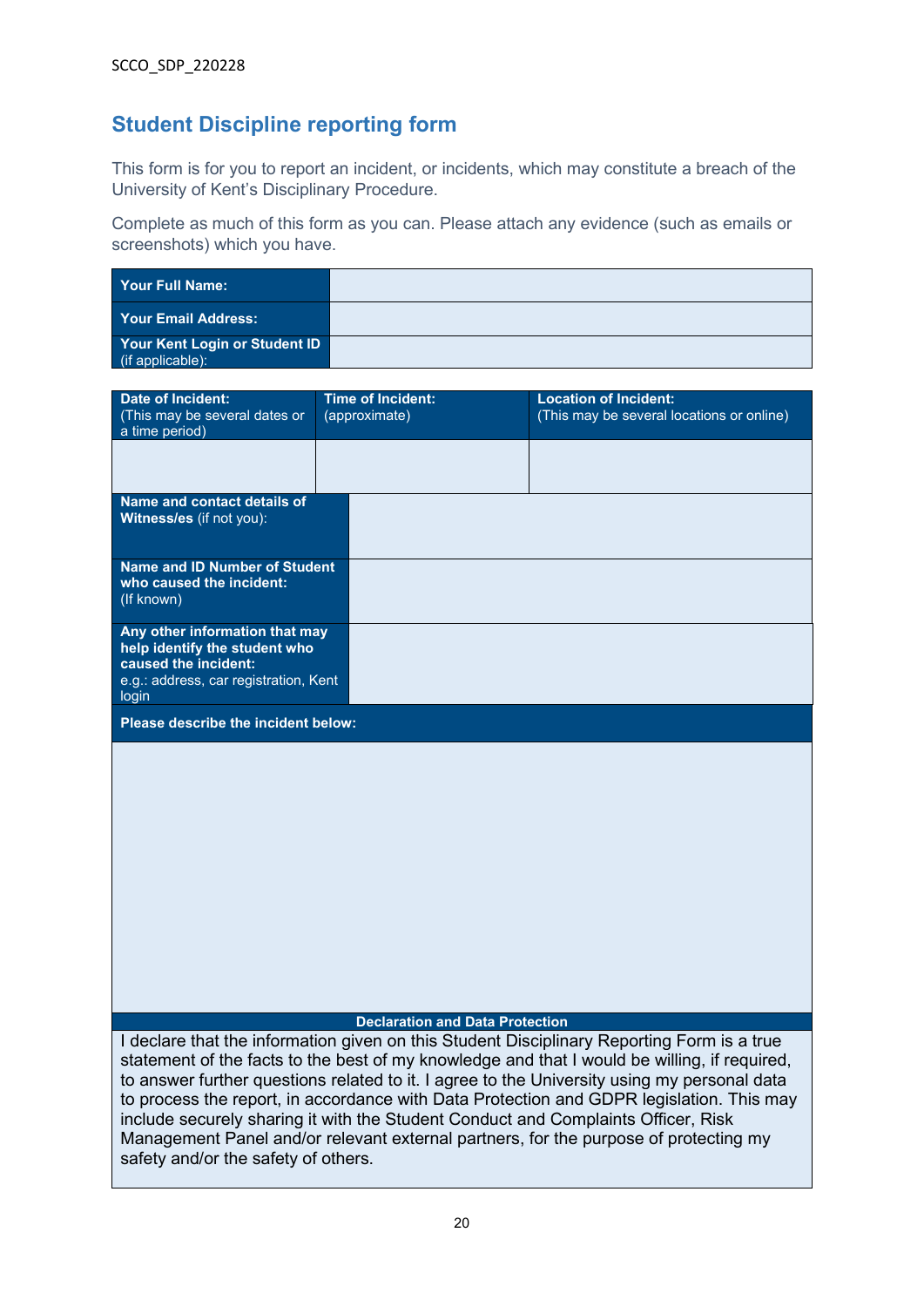| https://www.kent.ac.uk/applicants/policies/privacy-notice.html                                                                                                            |  |  |  |  |  |
|---------------------------------------------------------------------------------------------------------------------------------------------------------------------------|--|--|--|--|--|
| I Understand that it is a disciplinary offence under the University of Kent's Student<br>Disciplinary procedure to provide statements intended to deceive the University. |  |  |  |  |  |
| Name:                                                                                                                                                                     |  |  |  |  |  |
| Date:<br>Signature:                                                                                                                                                       |  |  |  |  |  |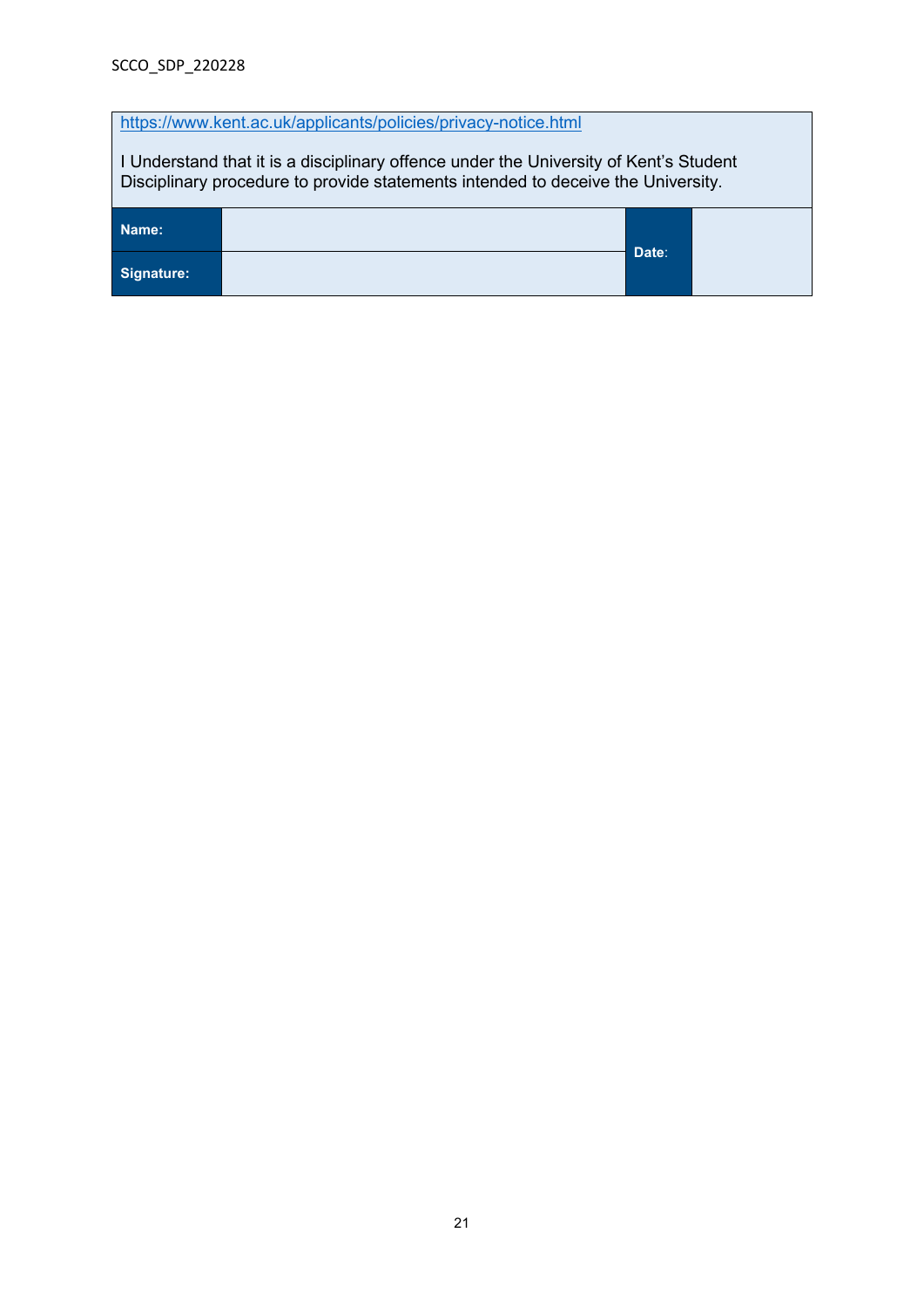# <span id="page-21-0"></span>Appendix A **- University of Kent Sexual Misconduct Procedure**

### <span id="page-21-1"></span>1. Introduction

1.1 This procedure sets out how the University of Kent will respond to incidents of sexual misconduct against students. The procedure is part of the University's Student Discipline Procedure and should be read in conjunction with the University's pledge regarding sexual misconduct.

#### <span id="page-21-2"></span>2. Scope of Procedure

2.1 This procedure is designed to support a Reporting Student to disclose incidents of sexual misconduct to the University, and to support the Reporting Student when they choose and assess the course of action that is most appropriate for them.

2.2. This procedure applies to all alleged incidents of sexual misconduct between University of Kent Students. It does not cover incidents of allegations regarding non-sexual harassment, as the University has separate procedures in place for these types of incidents such as the Respect at Kent Policy and Student Discipline Procedure.

2.3 In the event that the Reported Party is a member of staff; action will be taken in accordance with the Protocol for managing allegations of misconduct made by students against members of university staff.

2.4 If the decision is taken not to deal with a case under this procedure, then the Reporting Student can request a review of that decision in accordance with the review process set out in section 7 of this procedure.

#### <span id="page-21-3"></span>3. Support

3.1 The University is committed to supporting all members of its community affected by these issues. Specialist support resources are available to students who disclose an incident regardless of their decision to report to the University or the police. Support remains for all parties involved, regardless of the investigation outcome.

3.2 The Reporting Student and Reported Student will both have access to support services at the University and the Student Support and Wellbeing Team will reach out to the students. Separate members of staff will support both parties to ensure independence of any investigation process. Staff are trained specifically to support students during this type of procedure. Supporting staff are not involved in any aspect of decision making relating to ongoing investigations/disciplinary outcomes.

3.3 The Reporting Student will also be signposted to external support services such as a Sexual Assault Referral Centre (SARC) as set out in the guidance for students.

3.4 The Reporting and Reported Student may be signposted to the Students' Union Advice Centre to access free, impartial, and confidential advice.

#### <span id="page-21-4"></span>4. Police Investigations and Judicial proceedings

4.1 The University may receive a report of sexual misconduct alongside any police investigations or judicial proceedings. In the interest of not impeding these proceedings, the University will not normally commence an internal investigation and may suspend any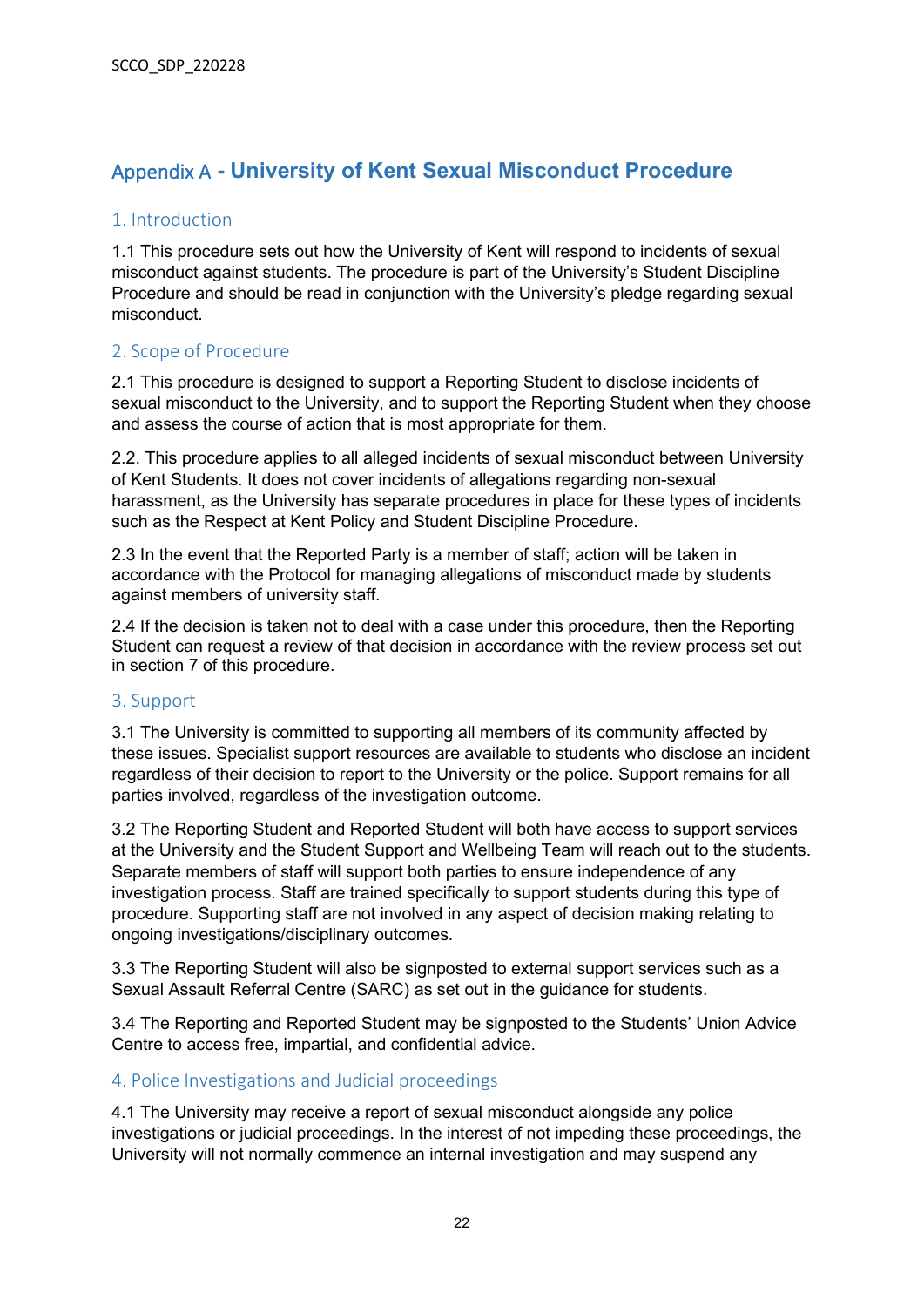ongoing investigation. In all instances the University will take any necessary precautionary action.

4.2 A decision by the Police or Crown Prosecution Service (or other law enforcement agency) to take no further action in relation to a criminal matter or an acquittal at a trial does not preclude the University from acting under this procedure and does not mean the Reporting Student has made a vexatious or malicious report

4.3 In all cases, the Reporting Student will be informed that an internal investigation is focussed exclusively on whether a breach of the University's Student Discipline Procedure has occurred. The internal process cannot therefore be regarded as a substitute for a Police investigation or criminal prosecution.

4.4 Where a student has been convicted of a criminal offence or accepts a Police caution in relation to behaviour that falls within the scope of the University's Student Discipline Procedure, the conviction/caution will be taken as conclusive evidence that the behaviour took place, and no further investigation shall be required by the University (except for any necessary precautionary action).

#### <span id="page-22-0"></span>5. Procedure following a Disclosure/Report

#### Disclosure

5.1 It is important to note that disclosing and reporting an incident are separate actions. The University recognises the importance of minimising the number of times the Reporting Student must disclose an incident of sexual misconduct.

5.2 A student can also disclose via [Report + Support](https://reportandsupport.kent.ac.uk/) 

5.3 On receipt of a Disclosure by the University, in the first instance the student will be referred to a Specialist Wellbeing Adviser (Sexual Assault and Harassment). A Disclosure does not automatically result in a Report to the University being made under this procedure. The University respects the right of the Reporting Student to choose how to take forward a Disclosure.

5.4 The Reporting Student will be given the option and support to do one or more of the following:

- Report to the Police.
- Report to the Student Conduct and Complaints Office under this procedure.
- Make no report of the incident.
- Receive advice on the support that is available.

#### Report

5.5 To make a Report to the University, the Reporting Student may submit a statement of the allegation to the Head of Student Conduct and Complaints at [sccoffice@kent.ac.uk](mailto:sccoffice@kent.ac.uk). If the student has already made a disclosure to a Specialist Wellbeing Adviser, this statement may be shared with the Student Conduct and Complaints Office, with the student's consent. For an investigation to be undertaken the statement should indicate the name (if known) of the Reported Student and any witnesses.

5.6 A Report cannot be investigated if the Reporting Student does not wish the substance of the allegation to be made known to the Reported Student. All reports will be acknowledged within **2 working days**.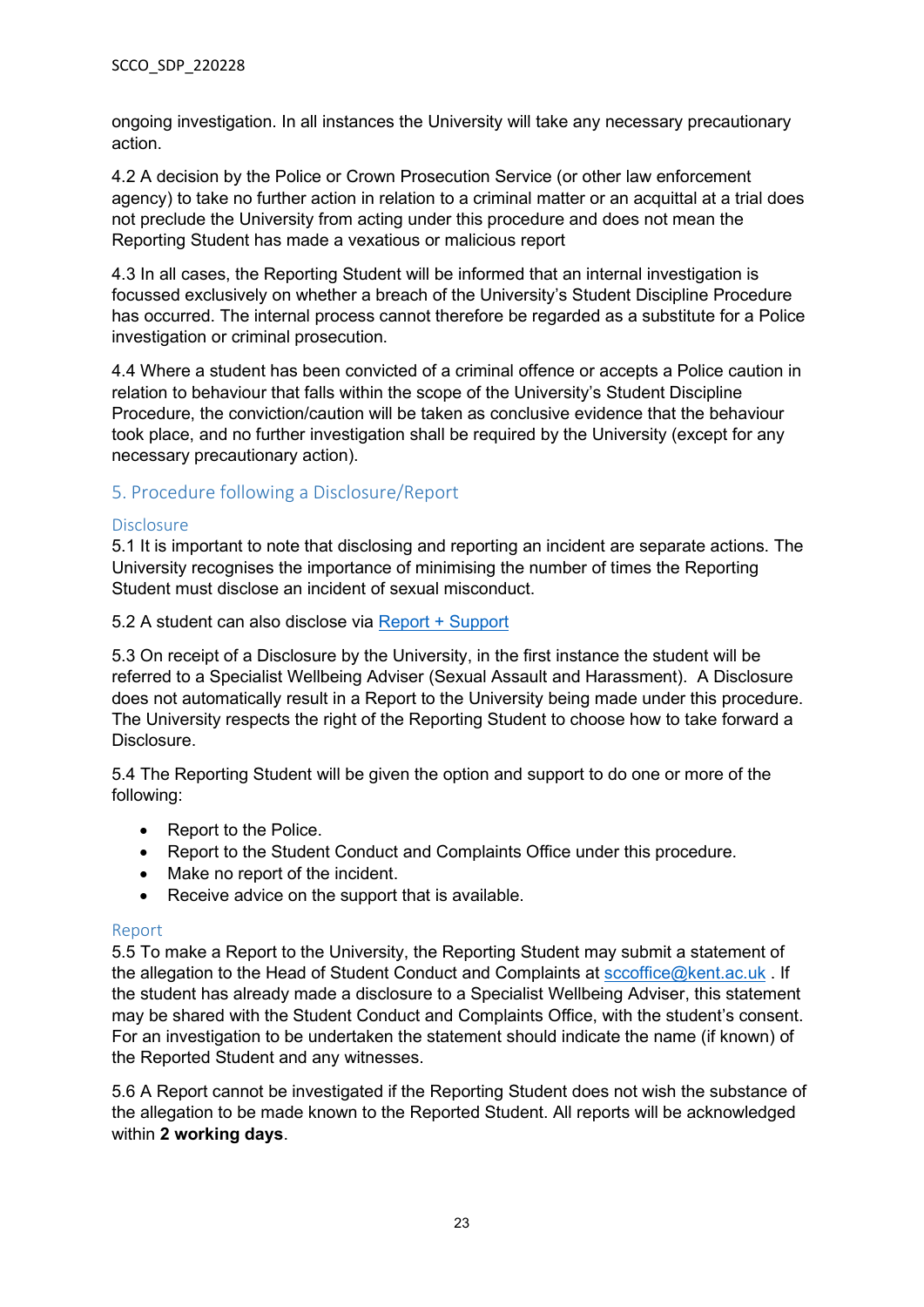5.7 An investigation can only be undertaken at the request of the Reporting Student. University staff **should not** investigate the incident or inform the Reported Student or any other student of the report without the Reporting Student's consent to proceed. At any point in the procedure the Reporting Student reserves the right to withdraw their report.

5.8 The Reporting Student will be invited to attend a meeting with a Student Conduct and Complaints Officer (Investigating Officer). During the meeting the procedure will be explained, and the details of the Reported Student confirmed. A note of the initial meeting will be sent to the Reporting Student who will be asked to confirm whether it is an accurate summary of the discussion and confirm whether they agree to participate in an investigation. A Reporting Student is not required to attend the meeting for an investigation to commence.

#### Managing risk

5.9 The Head of Student Conduct and Complaints will undertake a Risk Assessment to identify and take any steps necessary to:

- Ensure that the students involved receive appropriate academic and pastoral support.
- Safeguard the health, safety, and welfare of members of the University community; and
- Ensure that confidentiality is maintained as appropriate

5.10 A Risk Management Panel will review the Risk Assessment to determine whether any precautionary measures need to be put in place to:

- Ensure that a full and proper investigation can be carried out (either by the police or University) and/or
- Implement measures to reasonably ensure the safety and wellbeing of those involved during an investigation carried out by the Police or University.

5.11 The membership of the Risk Management Panel will depend on the nature of the allegation, but typically will consist of the Deputy Director of Student Services/ Head of Student Support and Wellbeing, Head of Student Conduct and Complaints and Head of College and Community Life.

5.12 Precautionary measures may include:

- Imposing conditions on the Reported Student (for example, requiring the Reported Student not to contact certain witnesses or requiring the Reported Student to move accommodation or prohibiting the Reported Student from going to certain places within the University at certain times of the day).
- Temporarily suspending the Reported Student in whole or part from the University, campus, or facilities (in line with the Student Discipline Procedure)
- Identifying the members of staff within the University with responsibility for supporting the Reporting Student and Reported Student and, where appropriate, informing them of any actions required to mitigate risk. This will only be done on a need-to-know basis.
- Where it is required to protect the safety of either student or any witness on campus, informing Campus Security of any precautionary measures.
- Considering any other actions relevant to the alleged incident

5.13 The Student Conduct and Complaints Office will be responsible for ensuring that any decisions or recommendations made by the Risk Management Panel are recorded and acted upon.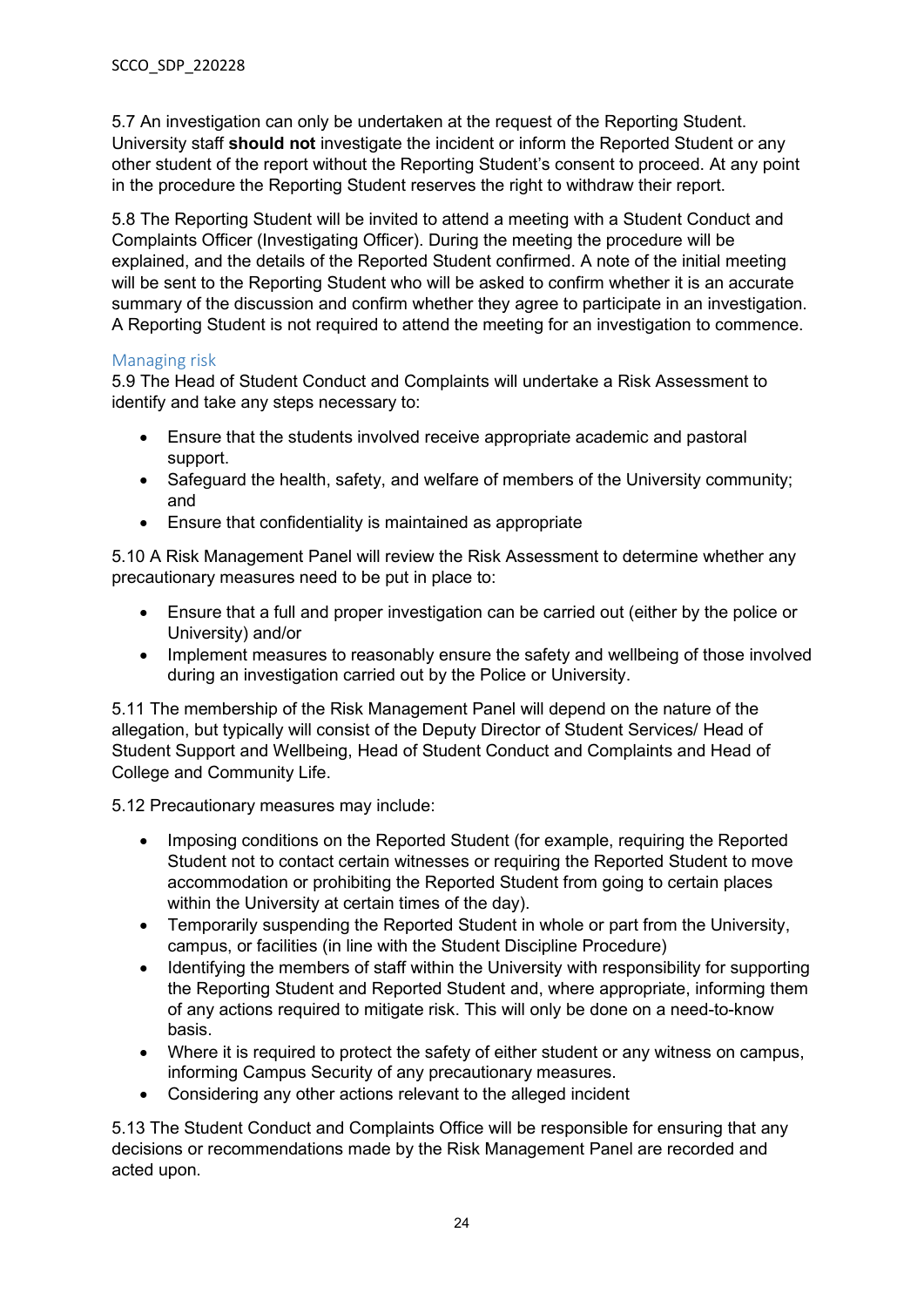5.14 Risk Assessments will be reviewed once every two weeks. Additional reviews may be arranged, if necessary, e.g., at any point where a change to the situation occurs.

## <span id="page-24-0"></span>6. Investigating a report

6.1 All Student Conduct and Complaints Officers (Investigating Officers) investigating incidents of sexual misconduct are trained to do so and will seek to gather evidence as to whether or not a breach of the University 's Student Discipline Procedure has occurred.

6.2 The Investigation will be undertaken as quickly as possible and will normally be completed within **28 working days** from the initial meeting with the Reporting Student. All parties involved will be expected to maintain appropriate levels of confidentiality. The Reporting Student and Reported Student will be informed that they must not make any contact with each other during the investigation.

6.3 The Investigating Officer will take appropriate measures to provide a safe, comfortable, and supportive environment in which to discuss the report with the Reporting Student, Reported Student, and any witnesses during investigation meetings. The Investigating Officer may consult internal or external parties to seek specialist advice as required while maintaining confidentiality.

6.4 The purpose of the investigation is to provide each Student with the opportunity to explain their versions of events.

6.5 All students involved in the investigation process have the right to attend any meetings accompanied for support by a member of the University community, such as a member of staff, by a Students' Union representative, a fellow student, a family member, or friend. The accompanier is there to provide moral support and may not be a legal representative or advocate. The student is expected to speak on their own behalf; there is no automatic right for an accompanier to speak on the student's behalf and it is at the University's discretion as to whether the accompanier is permitted to.

6.6 Following the initial meeting with the Reporting Student, the Reported Student will be required to attend a meeting with the Investigating Officer. Prior to the meeting the Reported student will receive a copy of the report and any supporting documentation (redacted, if appropriate). The Reported Student will be asked to submit a written response in reply to the documentation provided at least **two working days** before their scheduled investigation meeting. During the meeting, the procedure will be explained and any further details of the allegation against them will be confirmed. The Reported Student will be given a full and fair opportunity to explain or present their version of events in response to the allegation.

6.7 The Reported Student will be provided with the opportunity to identify any witnesses for the Investigating Officer to contact. Witnesses (in all cases, willing) will be required to submit a written statement for the investigation and may be asked to attend an investigation meeting at the discretion of the Investigating Officer. The witnesses' statements will be provided to the Reporting and Reported Parties.

6.8 All relevant evidence must be submitted at the time of the investigation and all evidence submitted will be shared with all parties.

6.9 Notes of all meetings and discussions will be made and where appropriate individuals will be asked to confirm that it is an accurate record. Copies of the notes, with any amendments will be retained by the Student Conduct and Complaints Office. Digital recordings or online capture of meetings is not permitted except for reasonable adjustments.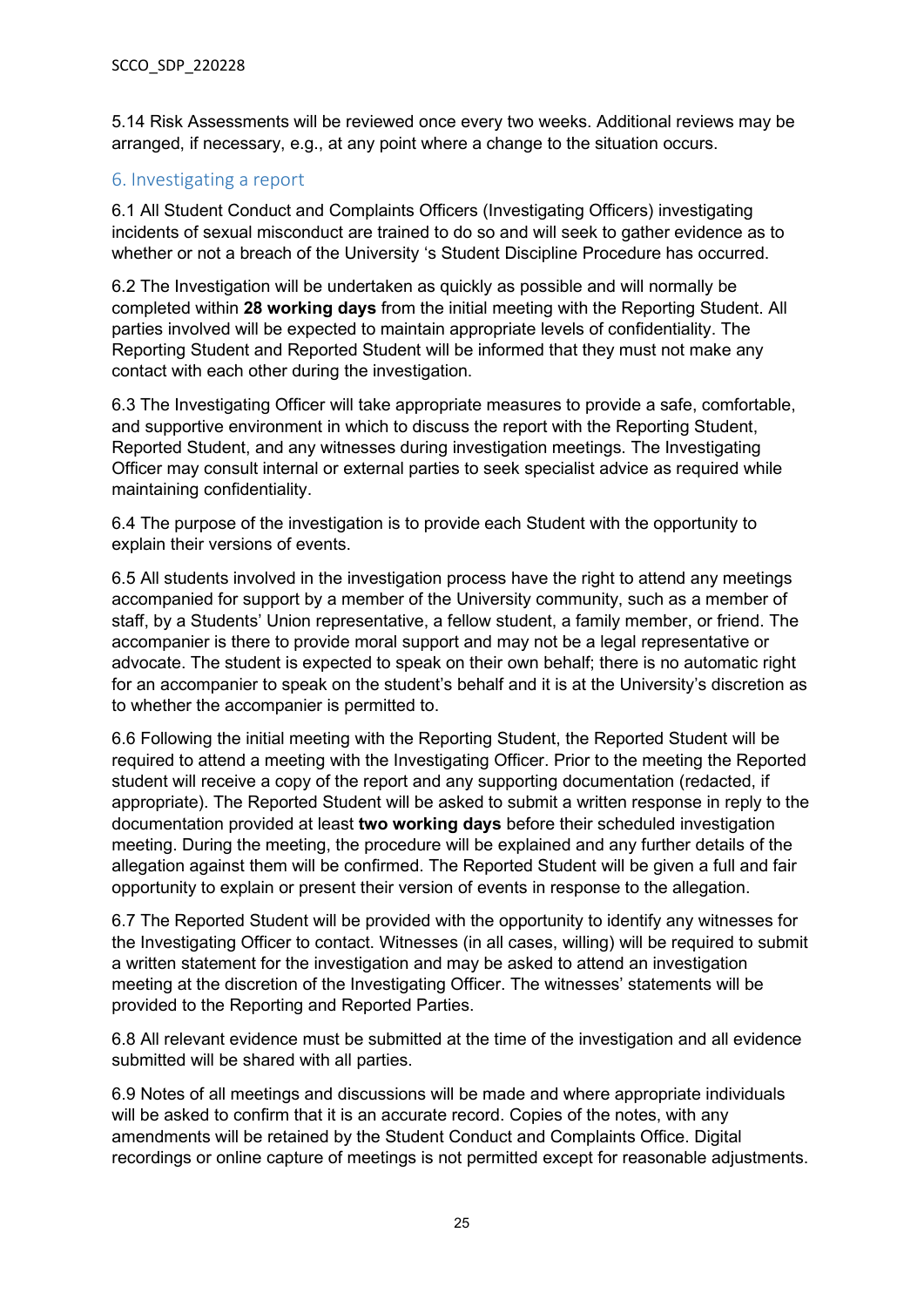6.10 Where relevant, the Investigating Officer may consult with additional parties to obtain any evidence required.

6.11 Once the investigation is complete, the Investigating Officer will produce a report for the Head of Student Conduct and Complaints. The Head of Student Conduct and Complaints will determine whether the evidence indicates, on the balance of probabilities, a breach of the Student Discipline Procedure. The Head of Student Conduct and Complaints can find:

6.11.1 **The evidence does not indicate a breach of the Student Discipline Procedure and therefore no further action is required.** The case is dismissed, but continued support is available to all parties.

Or

6.11.2 **The Evidence does indicate a breach of the Student Discipline Procedure and further disciplinary action is required.** The case will be considered under the Student Discipline Procedure and appropriate action will be taken.

## <span id="page-25-0"></span>7. Request for review

7.1 Following the conclusion of the investigation, the Reporting Student and/or Reported Student may request a review of the determination reached by the Student Conduct and Complaints Office in writing to the Director of Student Services (or nominee) within **10 working days** of notification of the investigation findings.

7.2 A request for review can be made on the following grounds only and should include any supporting evidence:

- Evidence that the Conduct and Complaints Office did not follow appropriate procedure in investigating the report and that this had a material effect on the investigation outcome. and/or
- Substantial and relevant new information which the Reporting Student or Reported Student was unable to provide previously for a good reason and that this had a material effect on the investigation outcome.

7.3 A request for review should be made in writing to [directorstudentservices@kent.ac.uk](mailto:directorstudentservices@kent.ac.uk) all review requests will be acknowledged within **5 working days**.

7.4 Should a Reported Student be referred to further disciplinary actions, such as Student Disciplinary Panel then the appropriate appeal process will be followed.

7.5 The review is confined to consideration of the whether the grounds for the review are demonstrated or not. The review will not re-investigate the case.

7.6 If the Director of Student Services (or nominee) decides the review is upheld for one or more reasons, they may decide to either:

- To refer the case back to the original Investigating Officer for continued investigation considering new evidence or in a procedurally correct manner.
- Require a new investigation by a new Investigating Officer

or

• To specify appropriate recommendations to annul, amend, confirm, or reduce the sanctions/conditions imposed by the Student Conduct and Complaints Office.